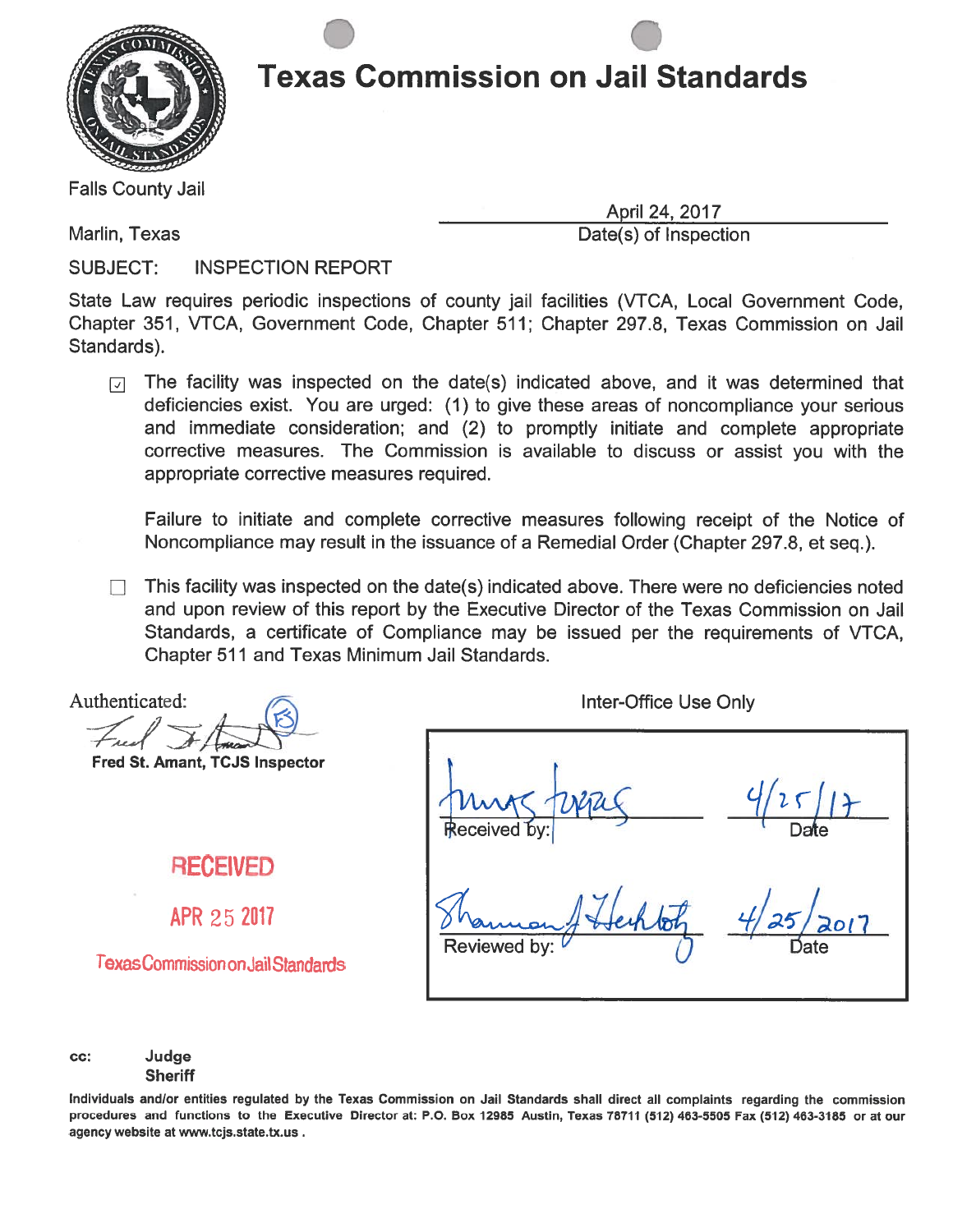|                                                                                                                                                                                                                                                                                                                                                                                                                          | <b>ANNUAL JAIL REPORT</b>                                     |                                                        |  |
|--------------------------------------------------------------------------------------------------------------------------------------------------------------------------------------------------------------------------------------------------------------------------------------------------------------------------------------------------------------------------------------------------------------------------|---------------------------------------------------------------|--------------------------------------------------------|--|
| County:<br><b>Falls</b>                                                                                                                                                                                                                                                                                                                                                                                                  |                                                               |                                                        |  |
| Sheriff:<br><b>Ricky Scaman</b>                                                                                                                                                                                                                                                                                                                                                                                          | Judge:                                                        | <b>Jay Elliott</b>                                     |  |
| ricky.scaman@co.falls.tx.us<br>email                                                                                                                                                                                                                                                                                                                                                                                     | email                                                         | jay.t.elliott@co.falls.tx.us                           |  |
| Jail Administrator:<br><b>Nanci Anderson</b>                                                                                                                                                                                                                                                                                                                                                                             | Inspector:                                                    | Fred St. Amant FS                                      |  |
| nanci.anderson@co.falls.tx.us<br>email                                                                                                                                                                                                                                                                                                                                                                                   |                                                               |                                                        |  |
| Last Inspection<br>May 16, 2016                                                                                                                                                                                                                                                                                                                                                                                          | Compliant<br>No.                                              | Inspection Date(s) April 24,2017                       |  |
| Remedial Order<br>N/A and the set of the set of the set of the set of the set of the set of the set of the set of the set of the set of the set of the set of the set of the set of the set of the set of the set of the set of the set of the s<br>Effect:                                                                                                                                                              |                                                               |                                                        |  |
|                                                                                                                                                                                                                                                                                                                                                                                                                          |                                                               | <b>Contract Inmates Housed</b>                         |  |
| <b>Reportable Incidents</b><br><b>Fires</b><br>(Previous 12 month History)<br>$\mathbf{0}$<br><b>Deaths</b>                                                                                                                                                                                                                                                                                                              | <b>Escapes</b><br>$\bf{0}$                                    |                                                        |  |
| $\Omega$<br><b>Suicides</b>                                                                                                                                                                                                                                                                                                                                                                                              | Walkaway<br>0<br>$\Omega$<br>Secured                          |                                                        |  |
|                                                                                                                                                                                                                                                                                                                                                                                                                          |                                                               |                                                        |  |
|                                                                                                                                                                                                                                                                                                                                                                                                                          |                                                               |                                                        |  |
| Date Plans Approved                                                                                                                                                                                                                                                                                                                                                                                                      | February 9, 2011                                              |                                                        |  |
|                                                                                                                                                                                                                                                                                                                                                                                                                          |                                                               |                                                        |  |
| 1. Facility Name<br><b>Falls County Jail</b>                                                                                                                                                                                                                                                                                                                                                                             |                                                               | Drill Time 2m 45s                                      |  |
| Address 2847 Hwy. 6, Marlin, Texas                                                                                                                                                                                                                                                                                                                                                                                       | Zip Code<br>76661                                             | <b>Facility Capacity</b><br>107                        |  |
| Phone # 254-883-3566                                                                                                                                                                                                                                                                                                                                                                                                     | Fax # 254-883-3700                                            | <b>Average Daily Population</b><br>42                  |  |
| Built 2000 Renovated<br>N/A<br><b>Type</b><br><b>Max</b>                                                                                                                                                                                                                                                                                                                                                                 | Addition<br><b>N/A</b><br>$\mathbf{0}$<br>Number of Variances | <b>Housing Total this Date</b><br>36                   |  |
|                                                                                                                                                                                                                                                                                                                                                                                                                          |                                                               | Holding Total this Date 2                              |  |
| <b>Facility Name</b><br>2.                                                                                                                                                                                                                                                                                                                                                                                               |                                                               | Drill Time                                             |  |
| Address<br><u> 1989 - Jan Alexandria (h. 1989).</u>                                                                                                                                                                                                                                                                                                                                                                      | Zip Code                                                      | Facility Capacity ________                             |  |
| Fax#                                                                                                                                                                                                                                                                                                                                                                                                                     |                                                               | Average Daily Population                               |  |
| Built Renovated                                                                                                                                                                                                                                                                                                                                                                                                          | Addition                                                      | <b>Housing Total this Date</b>                         |  |
| Type                                                                                                                                                                                                                                                                                                                                                                                                                     | <b>Number of Variances</b>                                    | <b>Holding Total this Date</b>                         |  |
| 3. Facility Name                                                                                                                                                                                                                                                                                                                                                                                                         |                                                               |                                                        |  |
| Address                                                                                                                                                                                                                                                                                                                                                                                                                  | Zip Code                                                      | Drill Time                                             |  |
| $Fax \#$<br>Phone # $\frac{1}{\sqrt{1-\frac{1}{2}}\sqrt{1-\frac{1}{2}}\sqrt{1-\frac{1}{2}}\sqrt{1-\frac{1}{2}}\sqrt{1-\frac{1}{2}}\sqrt{1-\frac{1}{2}}\sqrt{1-\frac{1}{2}}\sqrt{1-\frac{1}{2}}\sqrt{1-\frac{1}{2}}\sqrt{1-\frac{1}{2}}\sqrt{1-\frac{1}{2}}\sqrt{1-\frac{1}{2}}\sqrt{1-\frac{1}{2}}\sqrt{1-\frac{1}{2}}\sqrt{1-\frac{1}{2}}\sqrt{1-\frac{1}{2}}\sqrt{1-\frac{1}{2}}\sqrt{1-\frac{1}{2}}\sqrt{1-\frac{1}{$ |                                                               | <b>Facility Capacity</b><br>Average Daily Population   |  |
| <b>Built</b> Renovated                                                                                                                                                                                                                                                                                                                                                                                                   | Addition                                                      | <b>Housing Total this Date</b>                         |  |
| Type                                                                                                                                                                                                                                                                                                                                                                                                                     | Number of Variances                                           | <b>Holding Total this Date</b>                         |  |
|                                                                                                                                                                                                                                                                                                                                                                                                                          |                                                               |                                                        |  |
| <b>Housing Capacity</b><br>107                                                                                                                                                                                                                                                                                                                                                                                           | <b>Holding Capacity</b>                                       | 22<br>Females<br>5.<br>(Female Population Today)       |  |
| <b>Cells</b><br>Capacity<br>11<br>11<br>Sep Cells                                                                                                                                                                                                                                                                                                                                                                        | <b>Cells</b><br>Holding Cells 2                               | Capacity<br>11                                         |  |
| $\mathbf{0}$<br>0<br>Single Cells                                                                                                                                                                                                                                                                                                                                                                                        | $2^{\circ}$<br>Detoxification Cells                           | # of Bunks $\qquad 48$<br>10                           |  |
| 9<br>56<br>M.O. Cells                                                                                                                                                                                                                                                                                                                                                                                                    | Violent Cells 1                                               | 1                                                      |  |
| $2^{\circ}$<br>40<br>Dorms                                                                                                                                                                                                                                                                                                                                                                                               |                                                               |                                                        |  |
| 1<br>1.<br>Neg Press Cells                                                                                                                                                                                                                                                                                                                                                                                               | <b>Construction Security Level</b>                            | <b>Contract Inmates</b>                                |  |
| 0<br>0<br>Medical Cells<br>Notes:                                                                                                                                                                                                                                                                                                                                                                                        | Minimum Capacity                                              | 100 + Capacity (30% + Non - TX)<br>0<br>0              |  |
| Negative pressure cell counts toward the separation count.                                                                                                                                                                                                                                                                                                                                                               | Medium Capacity<br>Maximum Capacity                           | $\Box$ Yes<br>$\Box$ No<br>107                         |  |
|                                                                                                                                                                                                                                                                                                                                                                                                                          |                                                               |                                                        |  |
| Housing 36<br><b>Population:</b><br>(During Inspection)                                                                                                                                                                                                                                                                                                                                                                  | Hold/Detox/Violent 2                                          | <b>Total System Population</b><br>38                   |  |
| <b>Total Inspection Time</b><br>9<br>hours                                                                                                                                                                                                                                                                                                                                                                               |                                                               | <b>Total Average Daily Population</b><br>42.00         |  |
|                                                                                                                                                                                                                                                                                                                                                                                                                          |                                                               | RECEIVEMerview with Court Representative [7] Yes<br>No |  |
| Cama<br>Sher                                                                                                                                                                                                                                                                                                                                                                                                             | APR 25 2017                                                   |                                                        |  |
|                                                                                                                                                                                                                                                                                                                                                                                                                          |                                                               | <b>Briefed County Judge Elliott by phone.</b>          |  |
| Jail Administrator<br>Rev. 1/05/2011                                                                                                                                                                                                                                                                                                                                                                                     | <b>Texas Commission on Jail Standards</b>                     | <b>Commissioners Court Representative</b>              |  |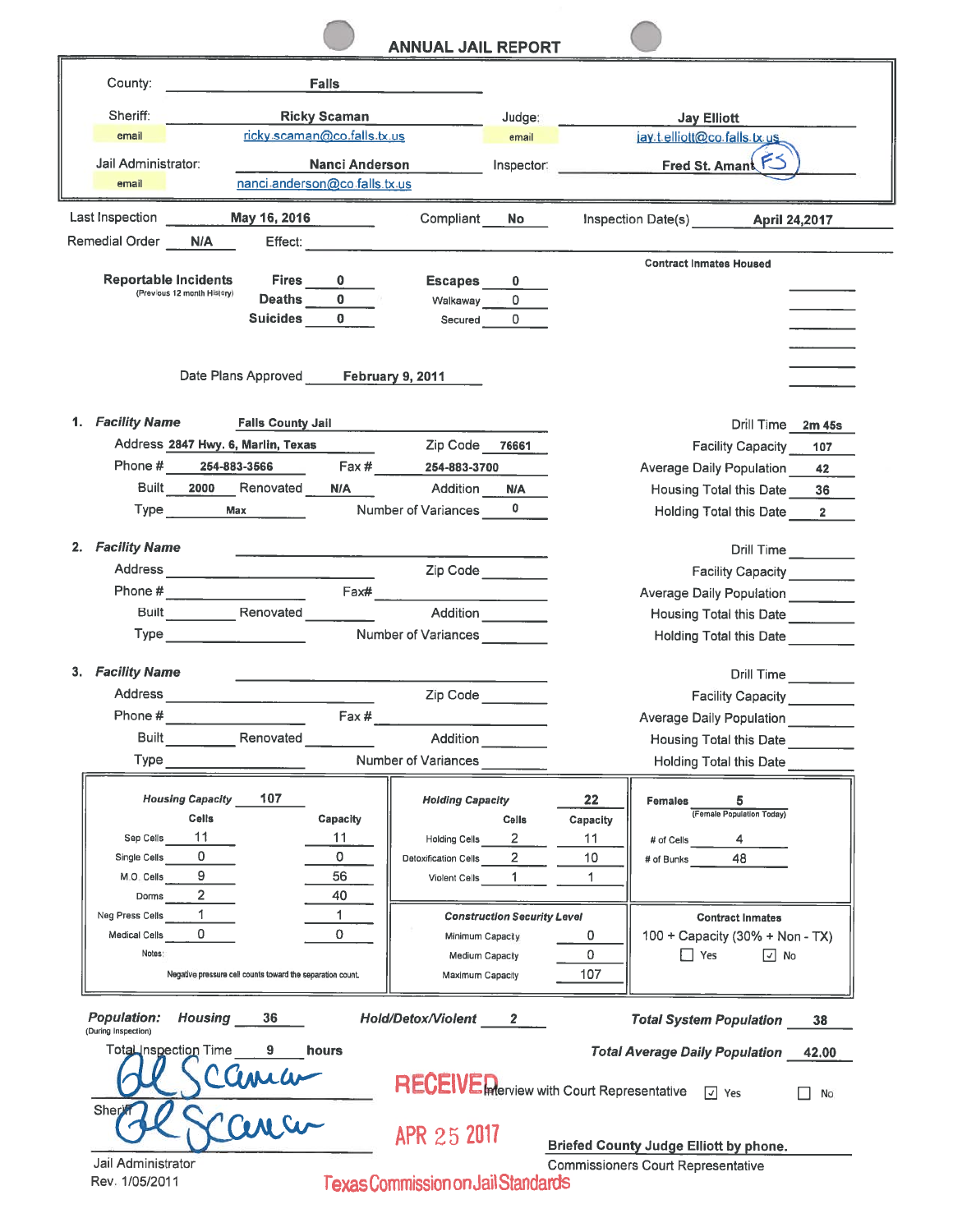

Facility Name: Falls County Jail **Example 24, 2017** Date: April 24, 2017

Item Section Paragraph Comments

 $\mathbf{1}$ 

<sup>263</sup> .41 Training and Drills. Training of staff for emergency situations shall be provided immediately upon employment and no less than each calendar quarter for all jail personnel to include fire, emergency, evacuation drills, and location and use of equipment.

> During the review of the life safety paperwork, it was determined that none of the jailers received quarterly fire and life safety training as required by minimum jail standards. Furthermore, the jailers failed to respon<sup>d</sup> to the first fire drill attempted during the walk-through of the annual inspection.

Fuel FL

Fred St. Amant, TCJS Inspector

## RECEWED

APR 25 2017 Texas Commission on Jail Standards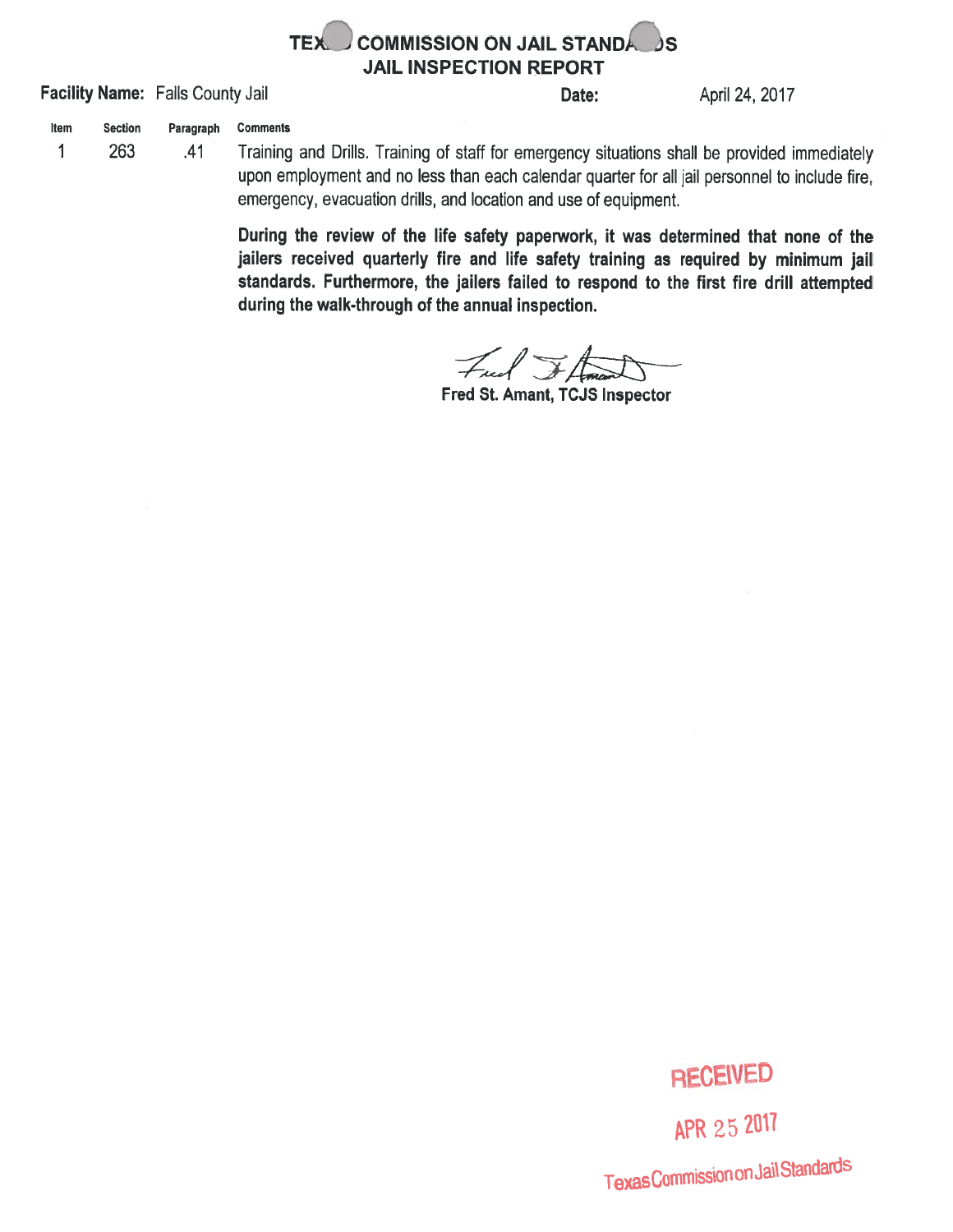### TEXAS COMMISSION IN JAIL STANDARDS - INSPECTION REQUIREMENTS REVIEW

Free  $+$  /  $\sqrt{m\omega}$ 

Fred St. Amant, TCJS Inspector

| <b>Chapter</b> | <b>Title</b>                 | <b>Comments</b>                                                                                                                                                                                                                                                                                                                                                                                                                                                                                                                                                                                                                                                                        |  |  |  |
|----------------|------------------------------|----------------------------------------------------------------------------------------------------------------------------------------------------------------------------------------------------------------------------------------------------------------------------------------------------------------------------------------------------------------------------------------------------------------------------------------------------------------------------------------------------------------------------------------------------------------------------------------------------------------------------------------------------------------------------------------|--|--|--|
| 259            | <b>New Construction</b>      | Conducted a walk through inspection of the facility.                                                                                                                                                                                                                                                                                                                                                                                                                                                                                                                                                                                                                                   |  |  |  |
| 261            | <b>Existing Construction</b> | Not applicable.                                                                                                                                                                                                                                                                                                                                                                                                                                                                                                                                                                                                                                                                        |  |  |  |
| 263            | <b>Life Safety</b>           | Inspected life safety equipment and conducted and observed emergency drill. Reviewed documentation.<br>Conducted staff interviews. Deficiency exists, please see the AONC report. Technical assistance provided.<br>During the review of the life safety paperwork, this inspector observed that all jailers failed to receive<br>quarterly training as required by minimum jail standards. Furthermore, the jailers did not respond to the<br>first fire drill attempted during the walk-through. The administration will train all jailers regarding life<br>safety. Issue is being addressed. This inspector will follow-up regarding this matter within the next 30 to<br>90 days. |  |  |  |
| 265            | Admission                    | Reviewed a random sample of 5 inmate files. Interviewed staff. Reviewed policy.                                                                                                                                                                                                                                                                                                                                                                                                                                                                                                                                                                                                        |  |  |  |
| 267            | Release                      | Reviewed a random sample of 2 inmate files. Interviewed staff.                                                                                                                                                                                                                                                                                                                                                                                                                                                                                                                                                                                                                         |  |  |  |
| 269            | Records/Procedures           | Reviewed policy and documentation. Interviewed staff and reviewed ADA compliance evaluation.                                                                                                                                                                                                                                                                                                                                                                                                                                                                                                                                                                                           |  |  |  |
| 271            | Classification               | Reviewed a random selection of 5 inmate files. Reviewed staff training records. Reviewed internal classification<br>audits. Reviewed policy. Interviewed staff.                                                                                                                                                                                                                                                                                                                                                                                                                                                                                                                        |  |  |  |
| 273            | <b>Health Services</b>       | Reviewed a random selection of 5 files. Interviewed staff and inmates. Reviewed training records. Reviewed<br>policy.                                                                                                                                                                                                                                                                                                                                                                                                                                                                                                                                                                  |  |  |  |
| 275            | Supervision                  | Reviewed all 14 officer TCOLE certification records. Reviewed officer documentation. Interviewed staff.                                                                                                                                                                                                                                                                                                                                                                                                                                                                                                                                                                                |  |  |  |
| 277            | Personal Hygiene             | Conducted a facility walk through. Reviewed facility schedule.                                                                                                                                                                                                                                                                                                                                                                                                                                                                                                                                                                                                                         |  |  |  |
| 279            | Sanitation                   | Conducted a facility walk through. Interviewed staff and inmates. Reviewed policy.                                                                                                                                                                                                                                                                                                                                                                                                                                                                                                                                                                                                     |  |  |  |
| 281            | <b>Food Service</b>          | Conducted walk through inspection in kitchen area. Interviewed staff. Reviewed documentation.                                                                                                                                                                                                                                                                                                                                                                                                                                                                                                                                                                                          |  |  |  |
| 283.1          | <b>Discipline</b>            | Reviewed 1 disciplinary hearing records. Interviewed staff and inmates. Reviewed policy. Reviewed inmate<br>rules.                                                                                                                                                                                                                                                                                                                                                                                                                                                                                                                                                                     |  |  |  |
| 283.3          | Grievance                    | Reviewed 0 inmate grievance/complaints. Reviewed policy. Interviewed staff and inmates. None on file.                                                                                                                                                                                                                                                                                                                                                                                                                                                                                                                                                                                  |  |  |  |
| 285            | Exercise                     | Walk through of exercise area conducted. Reviewed documentation. Interviewed staff and inmates.                                                                                                                                                                                                                                                                                                                                                                                                                                                                                                                                                                                        |  |  |  |
| 287            | Education/Library            | Reviewed policy and schedule. Interviewed staff and inmates.                                                                                                                                                                                                                                                                                                                                                                                                                                                                                                                                                                                                                           |  |  |  |
| 289            | <b>Work Assignments</b>      | Reviewed policy and schedule. Interviewed staff and inmates.                                                                                                                                                                                                                                                                                                                                                                                                                                                                                                                                                                                                                           |  |  |  |
| 291.1          | Telephone                    | Reviewed policy and schedule. Interviewed staff and inmates.                                                                                                                                                                                                                                                                                                                                                                                                                                                                                                                                                                                                                           |  |  |  |
| 291.2          | Correspondence               | Reviewed policy and schedule. Interviewed staff and inmates.                                                                                                                                                                                                                                                                                                                                                                                                                                                                                                                                                                                                                           |  |  |  |
| 291.3          | Commissary                   | Reviewed policy and schedule. Interviewed staff and inmates.                                                                                                                                                                                                                                                                                                                                                                                                                                                                                                                                                                                                                           |  |  |  |
| 291.4          | Visitation                   | Reviewed policy and schedule. Interviewed staff and inmates.                                                                                                                                                                                                                                                                                                                                                                                                                                                                                                                                                                                                                           |  |  |  |
| 291.5          | <b>Religious Practices</b>   | Reviewed policy and schedule. Interviewed staff and inmates.                                                                                                                                                                                                                                                                                                                                                                                                                                                                                                                                                                                                                           |  |  |  |
| XXX            | Variances                    | Not applicable.                                                                                                                                                                                                                                                                                                                                                                                                                                                                                                                                                                                                                                                                        |  |  |  |
| <b>XXX</b>     | <b>Remedial Orders</b>       | Not applicable.                                                                                                                                                                                                                                                                                                                                                                                                                                                                                                                                                                                                                                                                        |  |  |  |
| <b>XXX</b>     | Complaints                   | Not applicable.                                                                                                                                                                                                                                                                                                                                                                                                                                                                                                                                                                                                                                                                        |  |  |  |
| XXX            | CCQ                          | CCQ inquiries are being submitted through TLETS as required.                                                                                                                                                                                                                                                                                                                                                                                                                                                                                                                                                                                                                           |  |  |  |

### RECEIVED

APR 25 2017

Texas Commission on Jail Standards

Facility Name: Falls County Jail **Example 24, 2017** Cate: April 24, 2017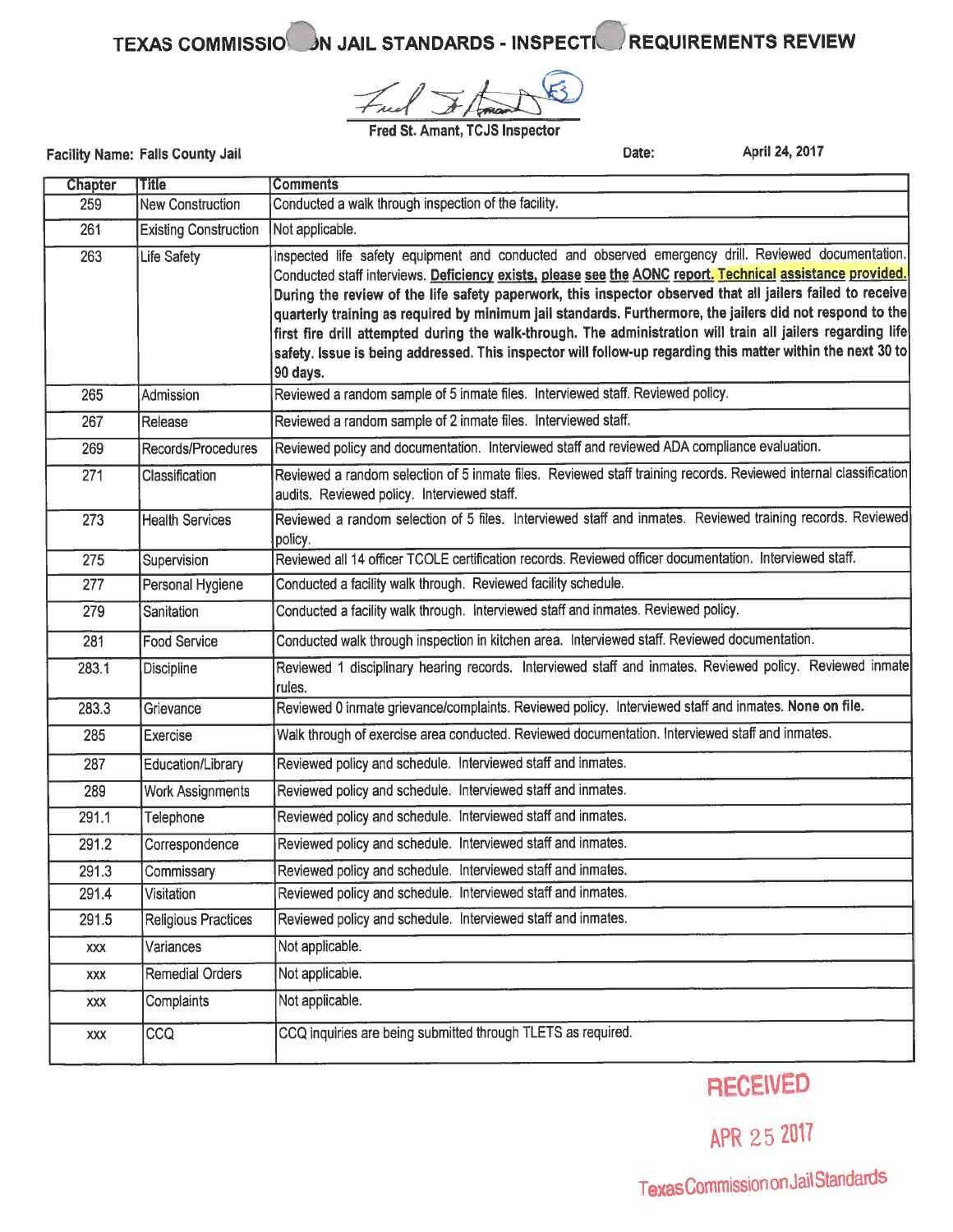

. .

Falls County Jail

May 16, 2016

Marlin, Texas **Date(s)** of Inspection

 $\Box$ 

SUBJECT: INSPECTION REPORT

State Law requires periodic inspections of county jail facilities (VTCA, Local Government Code, Chapter 351, VTCA, Government Code, Chapter 511; Chapter 297.8, Texas Commission on Jail Standards).

The facility was inspected on the date(s) indicated above, and it was determined that deficiencies exist. You are urged: (1) to <sup>g</sup>ive these areas of noncompliance your serious and immediate consideration; and (2) to promptly initiate and complete appropriate corrective measures. The Commission is available to discuss or assist you with the appropriate corrective measures required.

Failure to initiate and complete corrective measures following receipt of the Notice of Noncompliance may result in the issuance of <sup>a</sup> Remedial Order (Chapter 297.8, et seq.).

 $\Box$  This facility was inspected on the date(s) indicated above. There were no deficiencies noted and upon review of this repor<sup>t</sup> by the Executive Director of the Texas Commission on Jail Standards, <sup>a</sup> certificate of Compliance may be issued per the requirements of VTCA, Chapter 511 and Texas Minimum Jail Standards.

Authenticated: Free

Fred St. Amant, TCJS Inspector

RECEIVED

MAY 17 2016

Texas Commission on Jail Standards

Inter-Office Use Only

Date  $51$  it Received by: Reviewed by:  $\bigvee$  at  $\bigwedge$  Date

cc: Judge **Sheriff** 

Individuals and/or entities regulated by the Texas Commission on Jail Standards shall direct all complaints regarding the commission procedures and functions to the Executive Director at: P.O. Box <sup>12985</sup> Austin, Texas <sup>78711</sup> (512) 463-5505 Fax (512) 463-3185 or at our agency website at www.tcjs.state.tx.us.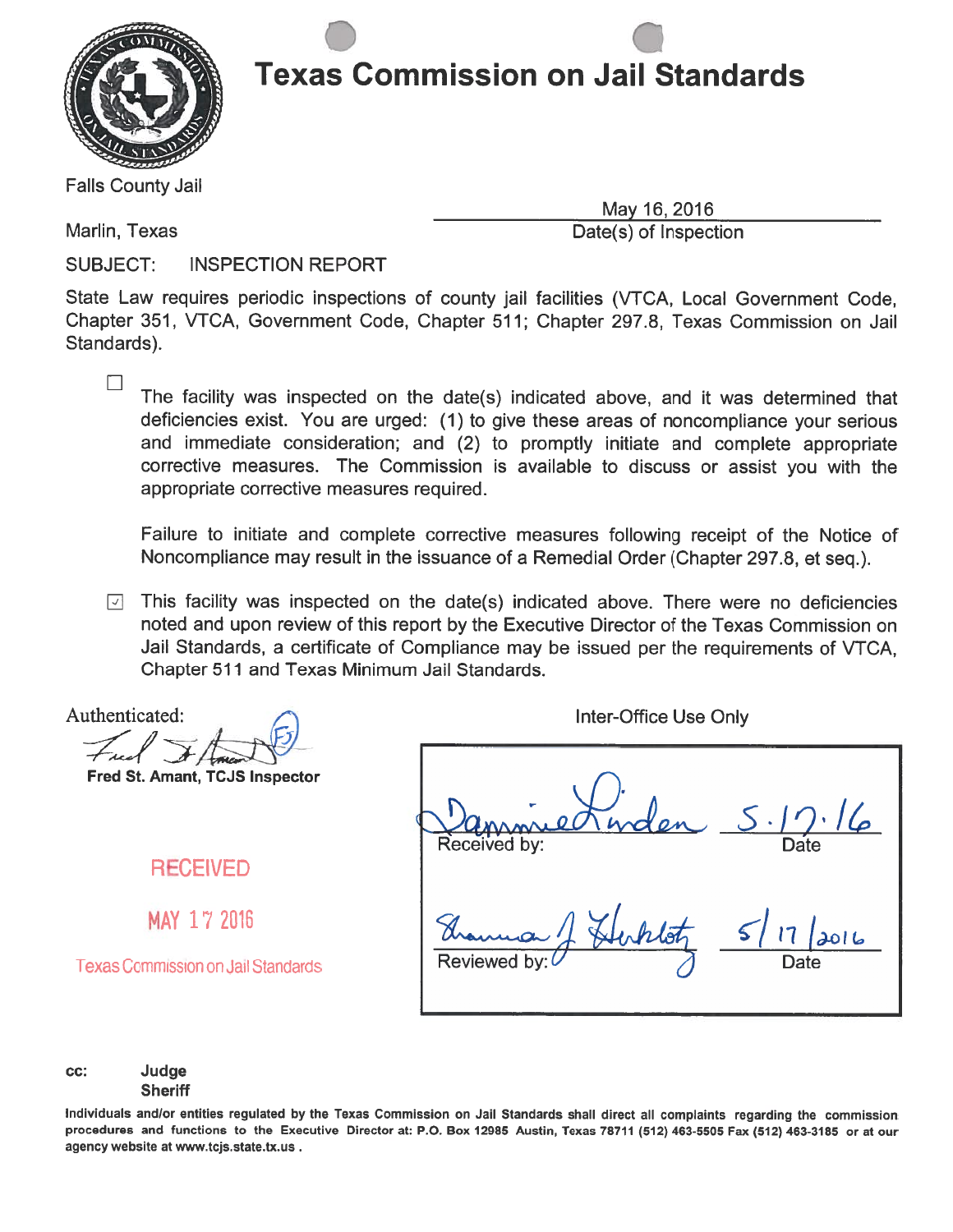#### ANNUAL JAIL REPORT

| County:                                   |                                                            |                                                                                                                                                                                                                                | <b>Falls</b>                                            |                                     |                                    |              |                                                             |                            |              |
|-------------------------------------------|------------------------------------------------------------|--------------------------------------------------------------------------------------------------------------------------------------------------------------------------------------------------------------------------------|---------------------------------------------------------|-------------------------------------|------------------------------------|--------------|-------------------------------------------------------------|----------------------------|--------------|
|                                           |                                                            |                                                                                                                                                                                                                                |                                                         |                                     |                                    |              |                                                             |                            |              |
| Sheriff:                                  |                                                            |                                                                                                                                                                                                                                | <b>Ben Kirk</b>                                         |                                     | Judge:                             |              | <b>Jay Elliott</b>                                          |                            |              |
| email                                     |                                                            |                                                                                                                                                                                                                                | fcso1501@att.net                                        |                                     | email                              |              | jay.t.elliott@co.falls.tx.us                                |                            |              |
| Jail Administrator:<br>email              |                                                            |                                                                                                                                                                                                                                | <b>Bridget Burleson</b>                                 |                                     | Inspector:                         |              | Fred St. Amant 5                                            |                            |              |
| Last Inspection                           |                                                            | <b>April 20, 2015</b>                                                                                                                                                                                                          |                                                         | Compliant                           | Yes                                |              | Inspection Date(s)                                          |                            | May 16, 2016 |
| Remedial Order                            | N/A                                                        |                                                                                                                                                                                                                                | Effect: <b>Effect:</b>                                  |                                     |                                    |              |                                                             |                            |              |
|                                           |                                                            |                                                                                                                                                                                                                                |                                                         |                                     |                                    |              | <b>Contract Inmates Housed</b>                              |                            |              |
|                                           | <b>Reportable Incidents</b><br>(Previous 12 month History) | <b>Fires</b>                                                                                                                                                                                                                   | $\mathbf{0}$<br>Deaths $\begin{array}{c} 0 \end{array}$ | Escapes                             | $\mathbf{0}$                       |              |                                                             |                            |              |
|                                           |                                                            | Suicides 0                                                                                                                                                                                                                     |                                                         | Walkaway                            | $\circ$<br>Secured 0               |              |                                                             |                            |              |
|                                           |                                                            |                                                                                                                                                                                                                                |                                                         |                                     |                                    |              |                                                             |                            |              |
|                                           |                                                            | Date Plans Approved                                                                                                                                                                                                            |                                                         | <b>February 9, 2011</b>             |                                    |              |                                                             |                            |              |
|                                           |                                                            |                                                                                                                                                                                                                                |                                                         |                                     |                                    |              |                                                             |                            |              |
| 1. Facility Name                          |                                                            | <b>Falls County Jail</b>                                                                                                                                                                                                       |                                                         |                                     |                                    |              |                                                             | Drill Time 47 secs         |              |
|                                           |                                                            | Address 2847 Hwy. 6, Marlin, Texas                                                                                                                                                                                             |                                                         | Zip Code                            | 76661                              |              |                                                             | <b>Facility Capacity</b>   | 107          |
| Phone #                                   |                                                            | 254-883-3566                                                                                                                                                                                                                   |                                                         | Fax # 254-883-3700                  |                                    |              | <b>Average Daily Population</b>                             |                            | 40           |
|                                           |                                                            | Built 2000 Renovated                                                                                                                                                                                                           | <b>N/A</b>                                              | Addition                            | <b>N/A</b>                         |              | Housing Total this Date 42                                  |                            |              |
|                                           |                                                            | Type Max                                                                                                                                                                                                                       |                                                         | Number of Variances                 | $\mathbf{0}$                       |              | Holding Total this Date                                     |                            | $\mathbf{0}$ |
|                                           |                                                            |                                                                                                                                                                                                                                |                                                         |                                     |                                    |              |                                                             |                            |              |
| 2. Facility Name                          |                                                            |                                                                                                                                                                                                                                |                                                         |                                     |                                    |              |                                                             | Drill Time                 |              |
|                                           |                                                            |                                                                                                                                                                                                                                |                                                         |                                     | Zip Code                           |              |                                                             | Facility Capacity ________ |              |
|                                           |                                                            | Phone # $\qquad \qquad \qquad$ $\qquad \qquad$ $\qquad \qquad$ $\qquad \qquad$                                                                                                                                                 | Fax#                                                    |                                     |                                    |              | Average Daily Population                                    |                            |              |
|                                           |                                                            | Built Renovated                                                                                                                                                                                                                |                                                         | Addition                            |                                    |              | Housing Total this Date                                     |                            |              |
|                                           |                                                            | Type and the contract of the contract of the contract of the contract of the contract of the contract of the contract of the contract of the contract of the contract of the contract of the contract of the contract of the c |                                                         | Number of Variances                 |                                    |              | <b>Holding Total this Date</b>                              |                            |              |
| <b>Facility Name</b><br>3.                |                                                            |                                                                                                                                                                                                                                |                                                         |                                     |                                    |              |                                                             | Drill Time                 |              |
| Address                                   |                                                            |                                                                                                                                                                                                                                |                                                         | Zip Code                            |                                    |              |                                                             | Facility Capacity          |              |
| Phone #                                   |                                                            |                                                                                                                                                                                                                                | Fax #                                                   |                                     |                                    |              | Average Daily Population                                    |                            |              |
|                                           |                                                            | <b>Built</b> Renovated                                                                                                                                                                                                         |                                                         | Addition                            |                                    |              | <b>Housing Total this Date</b>                              |                            |              |
| Type                                      |                                                            |                                                                                                                                                                                                                                |                                                         | Number of Variances                 |                                    |              | <b>Holding Total this Date</b>                              |                            |              |
|                                           |                                                            |                                                                                                                                                                                                                                |                                                         |                                     |                                    |              |                                                             |                            |              |
|                                           | <b>Housing Capacity</b>                                    | 107                                                                                                                                                                                                                            |                                                         | <b>Holding Capacity</b>             |                                    | 22           | <b>Females</b>                                              | 10                         |              |
|                                           | Cells                                                      |                                                                                                                                                                                                                                | Capacity                                                |                                     | <b>Cells</b>                       | Capacity     |                                                             | (Female Population Today)  |              |
| Sep Cells                                 | 11                                                         |                                                                                                                                                                                                                                | 11                                                      | <b>Holding Cells</b>                | $\mathbf{2}$                       | 11           | # of Cells 4                                                |                            |              |
| Single Cells                              | 0                                                          |                                                                                                                                                                                                                                | 0                                                       | Detoxification Cells                | $2^{\circ}$                        | 10           | # of Bunks                                                  | 48                         |              |
| M.O. Cells                                | 9                                                          |                                                                                                                                                                                                                                | 56                                                      | Violent Cells                       | $\mathbf{1}$                       | $\mathbf{1}$ |                                                             |                            |              |
| Dorms                                     | 2 <sup>1</sup><br>$\mathbf{1}$                             |                                                                                                                                                                                                                                | 40                                                      |                                     |                                    |              |                                                             |                            |              |
| Neg Press Cells<br>Medical Cells          | $\Omega$                                                   |                                                                                                                                                                                                                                | 1<br>0                                                  |                                     | <b>Construction Security Level</b> |              |                                                             | <b>Contract Inmates</b>    |              |
| Notes:                                    |                                                            |                                                                                                                                                                                                                                |                                                         | Minimum Capacity                    |                                    | 0<br>0       | 100 + Capacity (30% + Non - TX)<br>$\Box$ Yes               | $\boxed{3}$ No             |              |
|                                           |                                                            | Negative pressure cell counts toward the separation count.                                                                                                                                                                     |                                                         | Medium Capacity<br>Maximum Capacity |                                    | 107          |                                                             |                            |              |
|                                           |                                                            |                                                                                                                                                                                                                                |                                                         |                                     |                                    |              |                                                             |                            |              |
| <b>Population:</b><br>(During Inspection) | Housing                                                    | 42                                                                                                                                                                                                                             |                                                         | Hold/Detox/Violent 0                |                                    |              | <b>Total System Population</b>                              |                            | 42           |
|                                           | Total Inspection Time                                      | 8                                                                                                                                                                                                                              | hours                                                   |                                     |                                    |              | <b>Total Average Daily Population</b>                       |                            | 40.00        |
|                                           |                                                            |                                                                                                                                                                                                                                |                                                         |                                     |                                    |              | RE (Interview with Court Representative [J] Yes             |                            | <b>No</b>    |
| <b>Sheriff</b>                            |                                                            |                                                                                                                                                                                                                                |                                                         |                                     |                                    |              | MAY 17 2011 Briefed out with County Judge Elliott by phone. |                            |              |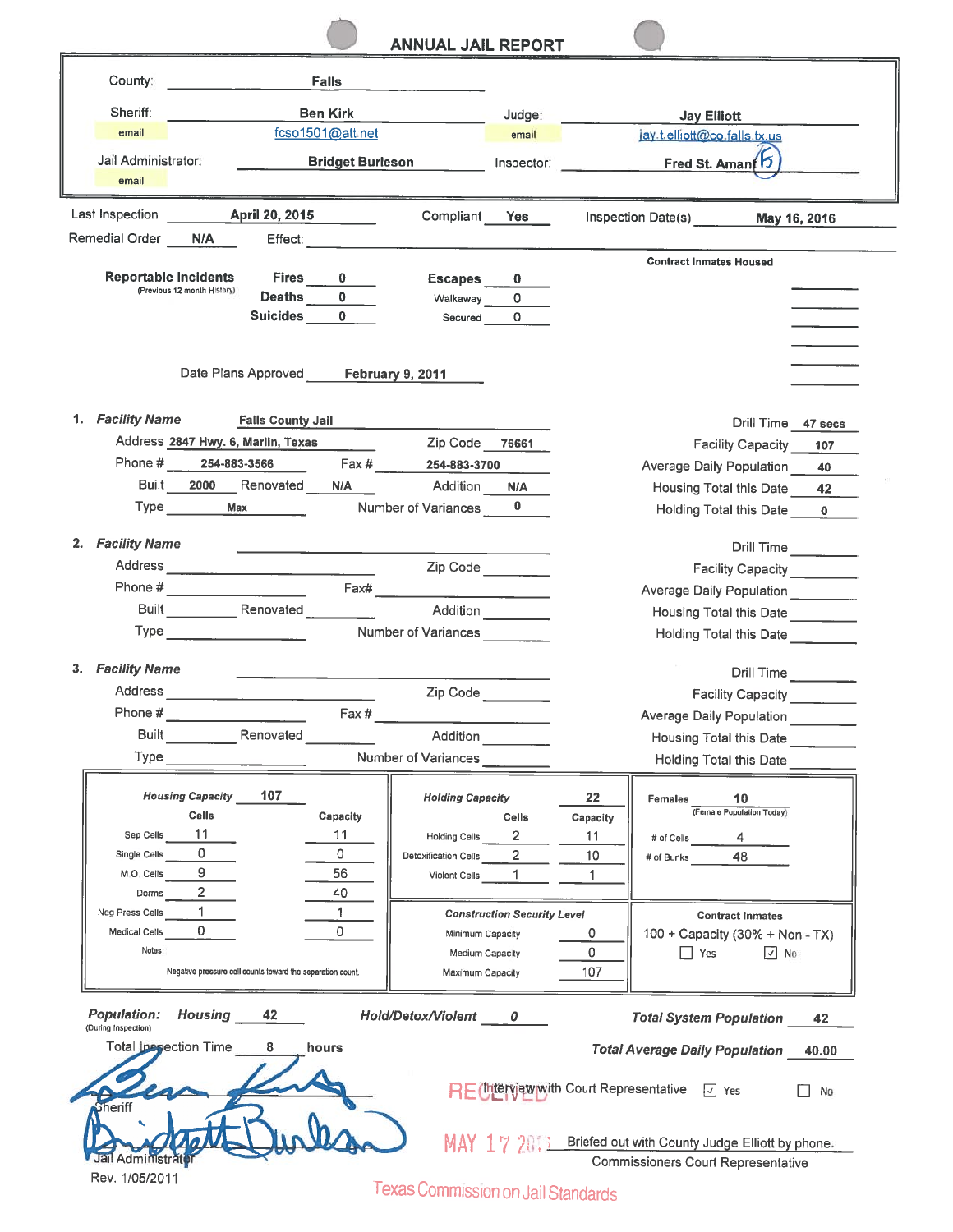# TEXAS COMMISSIO<sup>N</sup> JAIL STANDARDS - INSPECT<sup>N</sup> REQUIREMENTS REVIEW

/ of formed

Fred St. Amant, TCJS Inspector

Facility Name: Falls County Jail **Date:** May 16, 2016

| <b>Chapter</b> | <b>Title</b>                               | <b>Comments</b>                                                                                                                                                                                                                                                                                                                                                                                                                                                                                                                                                                                                                                                                                                                                                                                                                                                                                                                                                                                                                                                                                                                                                                                                                                                                            |
|----------------|--------------------------------------------|--------------------------------------------------------------------------------------------------------------------------------------------------------------------------------------------------------------------------------------------------------------------------------------------------------------------------------------------------------------------------------------------------------------------------------------------------------------------------------------------------------------------------------------------------------------------------------------------------------------------------------------------------------------------------------------------------------------------------------------------------------------------------------------------------------------------------------------------------------------------------------------------------------------------------------------------------------------------------------------------------------------------------------------------------------------------------------------------------------------------------------------------------------------------------------------------------------------------------------------------------------------------------------------------|
| 259            | <b>New Construction</b>                    | Conducted a walk through inspection of the facility. Technical assistance provided. 1) During the walk-<br>through, this inspector reviewed the cell (Cell 155) where an inmate had attempted to escape. This<br>inspector was able to identify that the concrete block that serves as the showers privacy partition did not<br>extend to the ceiling of the cell due to a support beam being in the way. The lack of block provided the<br>inmate the opportunity to dig out the concrete of the upper corner of the shower stall. The hole<br>established was not large enough for the inmate to crawel through. Cell 155 is the only separation cell<br>where this issue exists. The administration will speak with TCJS Planner Jason Ross to find a solution to<br>cover the gap in order to prevent such an incident from happening again. The cell will remain closed until<br>the repair is completed. 2) During the walk-through of the facility, this inspector found a hole in the<br>violent cell existed where the padding was torn away exposing the bare floor underneath. The violent cell<br>will not be utilized until the hole in the floor can be repaired. Issues are being addressed. This inspector<br>will follow-up regarding these matters within 30 to 90 days. |
| 261            | <b>Existing Construction</b>               | Not applicable.                                                                                                                                                                                                                                                                                                                                                                                                                                                                                                                                                                                                                                                                                                                                                                                                                                                                                                                                                                                                                                                                                                                                                                                                                                                                            |
| 263            | Life Safety                                | Inspected life safety equipment and conducted and observed emergency drill. Reviewed documentation.<br>Conducted staff interviews.                                                                                                                                                                                                                                                                                                                                                                                                                                                                                                                                                                                                                                                                                                                                                                                                                                                                                                                                                                                                                                                                                                                                                         |
| 265            | Admission                                  | Reviewed a random sample of 5 inmate files. Interviewed staff. Reviewed policy.                                                                                                                                                                                                                                                                                                                                                                                                                                                                                                                                                                                                                                                                                                                                                                                                                                                                                                                                                                                                                                                                                                                                                                                                            |
| 267            | Release                                    | Reviewed a random sample of 3 inmate files. Interviewed staff.                                                                                                                                                                                                                                                                                                                                                                                                                                                                                                                                                                                                                                                                                                                                                                                                                                                                                                                                                                                                                                                                                                                                                                                                                             |
| 269            | Records/Procedures                         | Reviewed policy and documentation. Interviewed staff and reviewed ADA compliance evaluation.                                                                                                                                                                                                                                                                                                                                                                                                                                                                                                                                                                                                                                                                                                                                                                                                                                                                                                                                                                                                                                                                                                                                                                                               |
| 271            | Classification                             | Reviewed a random selection of 5 inmate files. Reviewed staff training records. Reviewed internal classification<br>audits. Reviewed policy. Interviewed staff.                                                                                                                                                                                                                                                                                                                                                                                                                                                                                                                                                                                                                                                                                                                                                                                                                                                                                                                                                                                                                                                                                                                            |
| 273            | <b>Health Services</b>                     | Reviewed a random selection of 5 files. Interviewed staff and inmates. Reviewed training records. Reviewed<br>policy.                                                                                                                                                                                                                                                                                                                                                                                                                                                                                                                                                                                                                                                                                                                                                                                                                                                                                                                                                                                                                                                                                                                                                                      |
| 275            | Supervision                                | Reviewed all 9 officer TCOLE certification records. Reviewed officer documentation. Interviewed staff. Technical<br>assistance provided. During the review of the jailer licenses, this inspector found that Jailer JoBeth Diles<br>did not have an active jailer license. Ms. Diles previously worked at the jail but needs to attend jail school<br>because of her break in service. She was rehired in March 2016. The administrator stated that she was<br>informed by TCOLE that Ms. Diles would be given a temporary license in the meantime. Ms. Diles will not<br>work in the jail until her license situation is resolved. The issue is being addressed. This inspector will<br>follow-up regarding this matter within 30 to 90 days.                                                                                                                                                                                                                                                                                                                                                                                                                                                                                                                                             |
| 277            | Personal Hygiene                           | Conducted a facility walk through. Reviewed facility schedule.                                                                                                                                                                                                                                                                                                                                                                                                                                                                                                                                                                                                                                                                                                                                                                                                                                                                                                                                                                                                                                                                                                                                                                                                                             |
| 279            | Sanitation                                 | Conducted a facility walk through. Interviewed staff and inmates. Reviewed policy.                                                                                                                                                                                                                                                                                                                                                                                                                                                                                                                                                                                                                                                                                                                                                                                                                                                                                                                                                                                                                                                                                                                                                                                                         |
| 281            | <b>Food Service</b>                        | Conducted walk through inspection in kitchen area. Interviewed staff. Reviewed documentation.                                                                                                                                                                                                                                                                                                                                                                                                                                                                                                                                                                                                                                                                                                                                                                                                                                                                                                                                                                                                                                                                                                                                                                                              |
| $283.$ HE      | Discipline                                 | Reviewed 10 disciplinary hearing records. Interviewed staff and inmates. Reviewed policy. Reviewed inmate<br>rules. T <mark>echnical assistance provided.</mark> During the review of the disciplinary hearing documentation, this<br>inspector found that on occasion the jailer did not provide evidence relied upon when the inmate was                                                                                                                                                                                                                                                                                                                                                                                                                                                                                                                                                                                                                                                                                                                                                                                                                                                                                                                                                 |
| <b>MAY</b>     | 172016<br>Exas Commission on Jail Standard | found guilty of an infraction. This inspector reminded the administrator that the evidence relied upon<br>statement is a requirement of minimum jail standards. The administrator will re-train all jailers regarding<br>this issue. This issue is being addressed. This inspector will follow-up regarding this matter within 30 to<br>90 days.                                                                                                                                                                                                                                                                                                                                                                                                                                                                                                                                                                                                                                                                                                                                                                                                                                                                                                                                           |
| 283.3          | Grievance                                  | Reviewed 10 inmate grievance/complaints. Reviewed policy. Interviewed staff and inmates.                                                                                                                                                                                                                                                                                                                                                                                                                                                                                                                                                                                                                                                                                                                                                                                                                                                                                                                                                                                                                                                                                                                                                                                                   |
| 285            | <b>Exercise</b>                            | Walk through of exercise area conducted. Reviewed documentation. Interviewed staff and inmates.                                                                                                                                                                                                                                                                                                                                                                                                                                                                                                                                                                                                                                                                                                                                                                                                                                                                                                                                                                                                                                                                                                                                                                                            |
| 287            | Education/Library                          | Reviewed policy and schedule. Interviewed staff and inmates.                                                                                                                                                                                                                                                                                                                                                                                                                                                                                                                                                                                                                                                                                                                                                                                                                                                                                                                                                                                                                                                                                                                                                                                                                               |
|                |                                            |                                                                                                                                                                                                                                                                                                                                                                                                                                                                                                                                                                                                                                                                                                                                                                                                                                                                                                                                                                                                                                                                                                                                                                                                                                                                                            |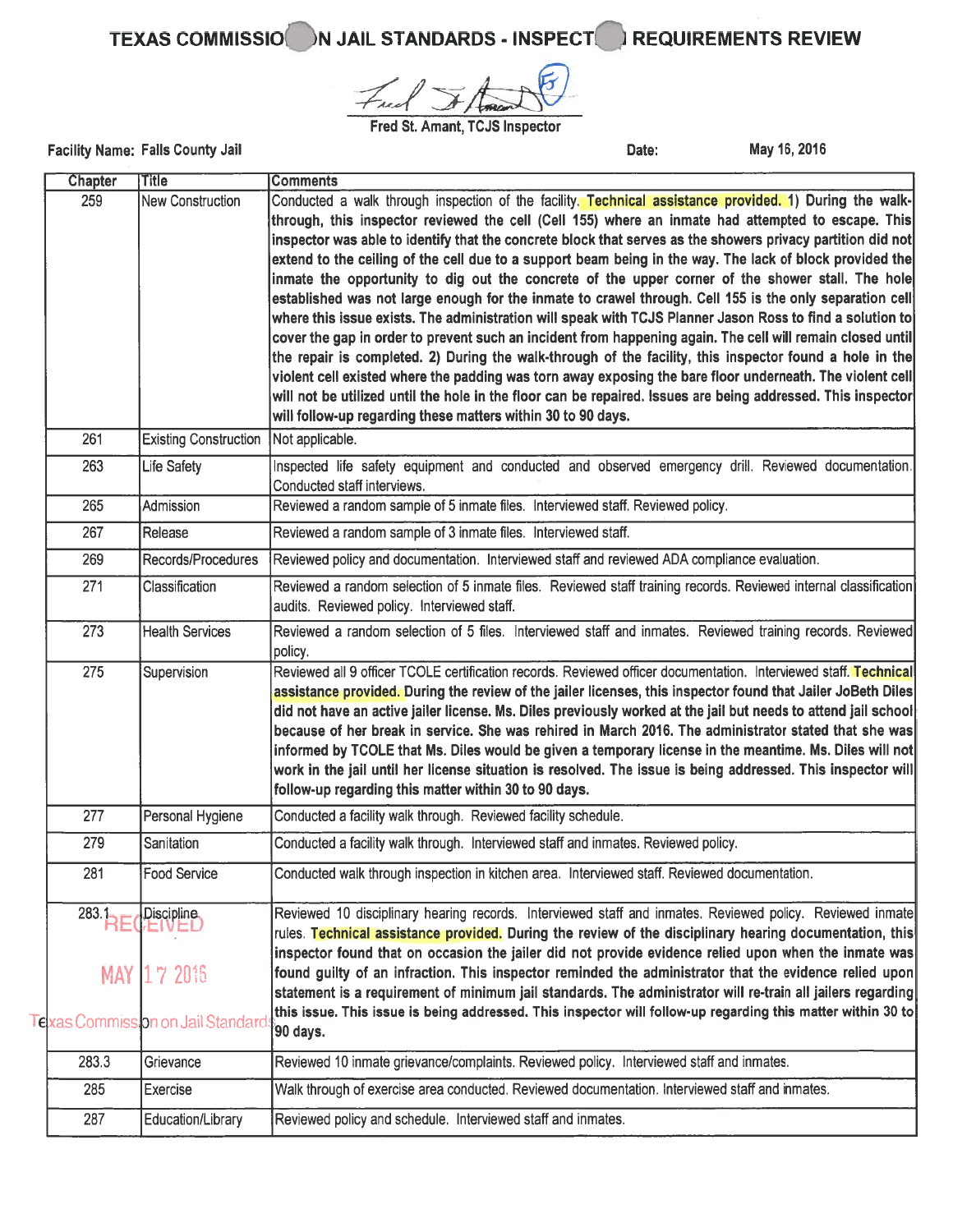### TEXAS COMMISSION IN JAIL STANDARDS - INSPECT IN REQUIREMENTS REVIEW

| 289        | <b>Work Assignments</b> | Reviewed policy and schedule. Interviewed staff and inmates. |
|------------|-------------------------|--------------------------------------------------------------|
| 291.1      | Telephone               | Reviewed policy and schedule. Interviewed staff and inmates. |
| 291.2      | Correspondence          | Reviewed policy and schedule. Interviewed staff and inmates. |
| 291.3      | Commissary              | Reviewed policy and schedule. Interviewed staff and inmates. |
| 291.4      | Visitation              | Reviewed policy and schedule. Interviewed staff and inmates. |
| 291.5      | Religious Practices     | Reviewed policy and schedule. Interviewed staff and inmates. |
| <b>XXX</b> | Variances               | Not applicable.                                              |
| <b>XXX</b> | Remedial Orders         | Not applicable.                                              |
| <b>XXX</b> | Complaints              | Not applicable.                                              |
| <b>XXX</b> | CCQ                     | CCQ inquiries are being submitted through TLETS as required. |

 $\alpha$ 

#### RECEIVED

MAY 17 2016

Texas CommissIon on Jail Standards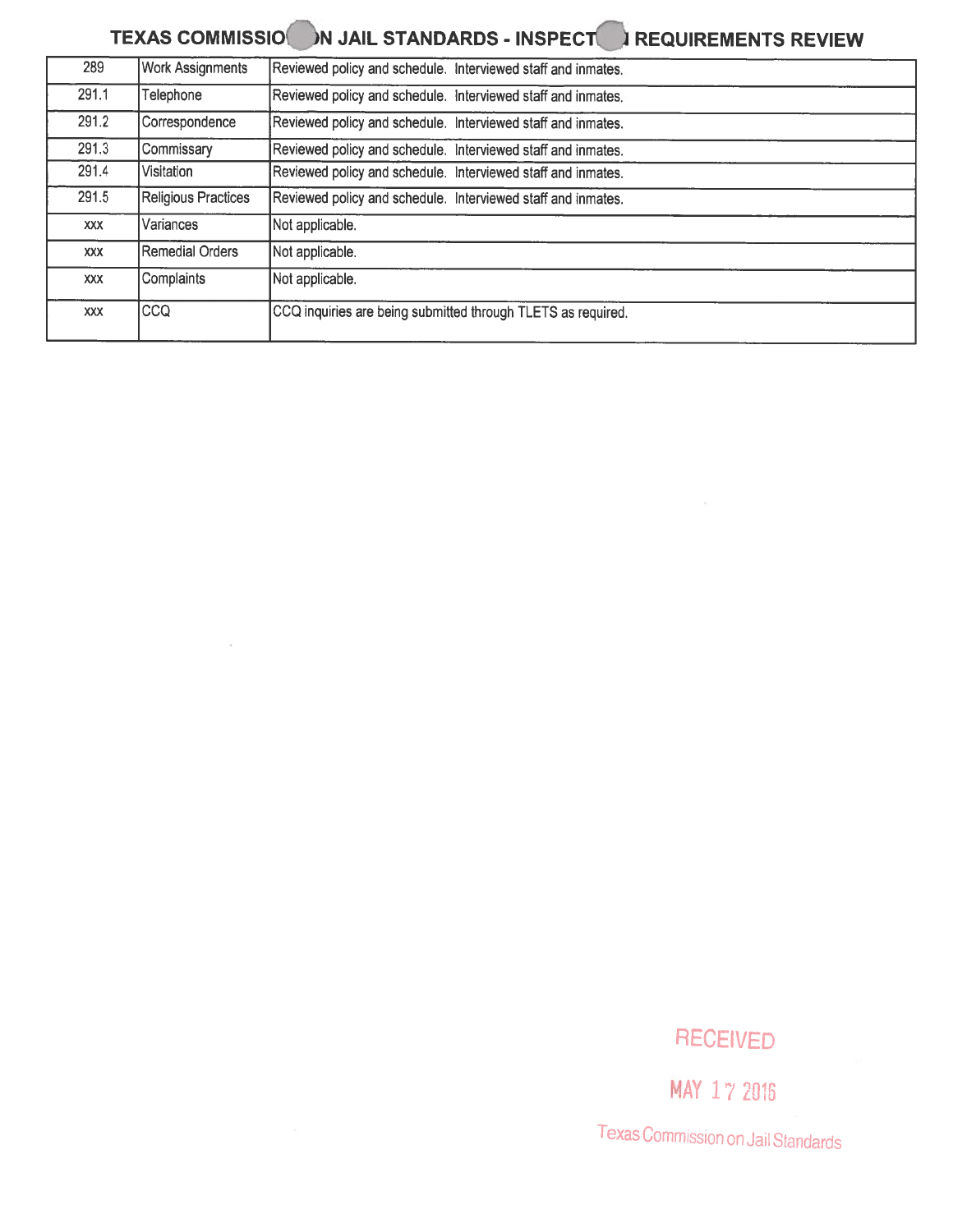

Falls County Jail

Marlin, Texas **Date(s)** of Inspection

 $\Box$ 

April 20, 2015

SUBJECT: INSPECTION REPORT

State Law requires periodic inspections of county jail facilities (VTCA, Local Government Code, Chapter 351, VTCA, Government Code, Chapter 511; Chapter 297.8, Texas Commission on Jail Standards).

The facility was inspected on the date(s) indicated above, and it was determined that deficiencies exist. You are urged: (1) to <sup>g</sup>ive these areas of noncompliance your serious and immediate consideration; and (2) to promptly initiate and complete appropriate corrective measures. The Commission is available to discuss or assist you with the appropriate corrective measures required.

Failure to initiate and complete corrective measures following receipt of the Notice of Noncompliance may result in the issuance of <sup>a</sup> Remedial Order (Chapter 297.8, et seq.).

 $\Box$  This facility was inspected on the date(s) indicated above. There were no deficiencies noted and upon review of this repor<sup>t</sup> by the Executive Director of the Texas Commission on Jail Standards, <sup>a</sup> certificate of Compliance may be issued per the requirements of VTCA, Chapter 511 and Texas Minimum Jail Standards.

Authenticated:  $\bigcirc$ Fied  $\left| \begin{array}{c} \end{array} \right|$ 

Fred St. Amant, TCJS Inspector



|                       | $4 - 22 - 15$        |
|-----------------------|----------------------|
| Received by:          | Date                 |
| maner<br>Reviewed by: | 4/2<br>12015<br>Date |

cc: Judge **Sheriff** 

Individuals andlor entities regulated by the Texas Commission on Jail Standards shall direct all complaints regarding the commission procedures and functions to the Executive Director at: P.O. Box 12985 Austin, Texas 78711 (512) 463-5505 Fax (512) 463-3185 or at our agency website at www.tcjs.state.tx.us.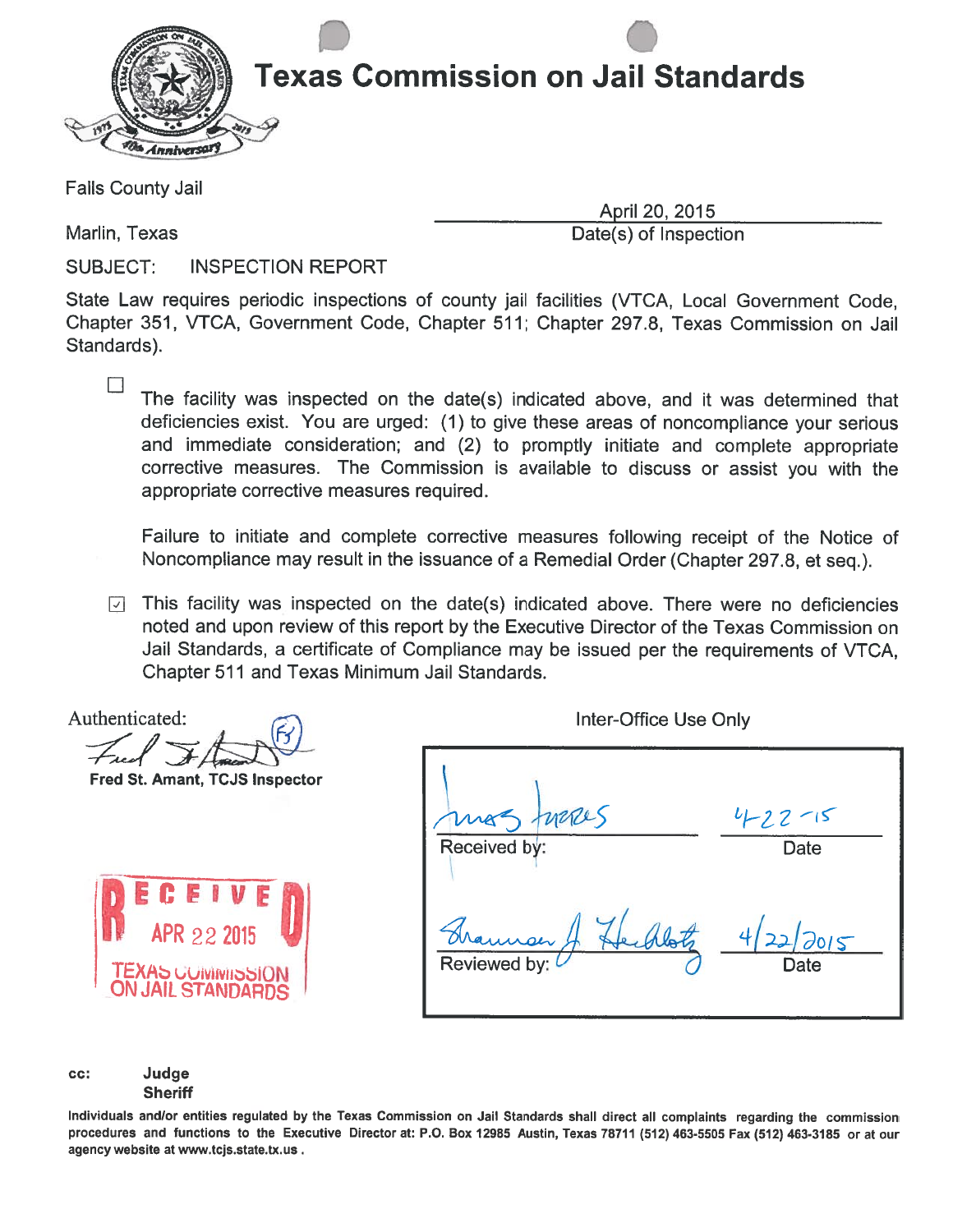|                                                                                              | <b>ANNUAL JAIL REPORT</b>                                                            |                                     |                                                            |                    |
|----------------------------------------------------------------------------------------------|--------------------------------------------------------------------------------------|-------------------------------------|------------------------------------------------------------|--------------------|
| County:<br>Falls                                                                             |                                                                                      |                                     |                                                            |                    |
| Sheriff:<br><b>Ben Kirk</b>                                                                  |                                                                                      | Judge:                              |                                                            |                    |
| fcso1501@att.net<br>email                                                                    |                                                                                      | email                               | <b>Jay Eliott</b><br>jay.t.elliott@co.falls.tx.us          |                    |
| Jail Administrator:                                                                          | <b>Bridget Burleson</b>                                                              | Inspector:                          | Fred St. Amant <sup>3</sup>                                |                    |
| email                                                                                        |                                                                                      |                                     |                                                            |                    |
| Last Inspection<br>May 2, 2014                                                               | Compliant<br><b>Yes</b>                                                              |                                     | Inspection Date(s) April 20, 2015                          |                    |
| Remedial Order<br>N/A<br>Effect:                                                             |                                                                                      |                                     |                                                            |                    |
|                                                                                              |                                                                                      |                                     | <b>Contract Inmates Housed</b>                             |                    |
| <b>Reportable Incidents</b><br><b>Fires</b><br>(Previous 12 month History)                   | Escapes<br>$\mathbf{0}$                                                              |                                     |                                                            |                    |
| Deaths<br><b>Suicides</b>                                                                    | $\mathbf{0}$<br>0<br>Walkaway<br>$\Omega$<br>$\Omega$                                |                                     |                                                            |                    |
|                                                                                              | Secured                                                                              |                                     |                                                            |                    |
|                                                                                              |                                                                                      |                                     |                                                            |                    |
| Date Plans Approved February 9, 2011                                                         |                                                                                      |                                     |                                                            |                    |
|                                                                                              |                                                                                      |                                     |                                                            |                    |
| <b>Facility Name</b><br>1.<br><b>Falls County Jail</b><br>Address 2847 Hwy. 6, Marlin, Texas |                                                                                      |                                     |                                                            | Drill Time 44 secs |
| Phone #<br>254-883-3566                                                                      | Zip Code 76661<br>Fax # 254-883-3700                                                 |                                     | <b>Facility Capacity</b>                                   | 107                |
| Built<br>2000<br>Renovated                                                                   | Addition<br>N/A<br>N/A                                                               |                                     | <b>Average Daily Population</b><br>Housing Total this Date | 32<br>43           |
| <b>Max</b><br><b>Type</b>                                                                    | Number of Variances                                                                  |                                     | <b>Holding Total this Date</b>                             |                    |
|                                                                                              |                                                                                      |                                     |                                                            |                    |
| <b>Facility Name</b><br>2.                                                                   |                                                                                      |                                     |                                                            | Drill Time         |
|                                                                                              | Zip Code                                                                             |                                     |                                                            | Facility Capacity  |
| Phone #                                                                                      | Fax#                                                                                 |                                     | Average Daily Population _______                           |                    |
| <b>Built</b> Renovated                                                                       | <b>Addition</b>                                                                      |                                     | Housing Total this Date                                    |                    |
|                                                                                              | Number of Variances                                                                  |                                     | <b>Holding Total this Date</b>                             |                    |
| 3. Facility Name                                                                             |                                                                                      |                                     |                                                            | Drill Time         |
| <b>Address</b>                                                                               | Zip Code                                                                             |                                     | <b>Facility Capacity</b>                                   |                    |
| Phone #                                                                                      | Fax#                                                                                 |                                     | Average Daily Population ________                          |                    |
| <b>Built</b><br>Renovated                                                                    | Addition                                                                             |                                     | <b>Housing Total this Date</b>                             |                    |
| Type                                                                                         | Number of Variances                                                                  |                                     | Holding Total this Date                                    |                    |
| <b>Housing Capacity</b><br>107                                                               | <b>Holding Capacity</b>                                                              | 22                                  | Females<br>(Female Population Today)                       |                    |
| Cells<br>11                                                                                  | Capacity<br><b>Cells</b>                                                             | Capacity                            |                                                            |                    |
| Sep Cells<br>0<br>Single Cells                                                               | 11<br>$\overline{2}$<br>Holding Cells<br>0<br>$\overline{2}$<br>Detoxification Cells | 11<br>10                            | 4<br># of Cells<br>48<br># of Bunks                        |                    |
| 9<br>M.O. Cells                                                                              | 56<br>$\mathbf{1}$<br>Violent Cells                                                  | 1                                   |                                                            |                    |
| $\overline{2}$<br>Dorms                                                                      | 40                                                                                   |                                     |                                                            |                    |
| $\mathbf{1}$<br>Neg Press Cells                                                              | 1.<br><b>Construction Security Level</b>                                             |                                     | <b>Contract Inmates</b>                                    |                    |
| 0<br>Medical Cells<br>Notes:                                                                 | 0<br>Minimum Capacity                                                                | 0                                   | 100 + Capacity (30% + Non - TX)                            |                    |
| Negative pressure cell counts toward the separation count.                                   | Medium Capacity<br>Maximum Capacity                                                  | 0<br>107                            | Yes                                                        | $\boxed{\vee}$ No  |
|                                                                                              |                                                                                      |                                     |                                                            |                    |
| <b>Population:</b><br>Housing 43<br>(During Inspection)                                      | Hold/Detox/Violent 0                                                                 |                                     | <b>Total System Population</b>                             | 43                 |
| Total Inspection Time<br>8<br>hours                                                          |                                                                                      |                                     | <b>Total Average Daily Population 32.00</b>                |                    |
|                                                                                              |                                                                                      | Interview with Court Representative | $\sqrt{1}$ Yes                                             | No                 |
|                                                                                              | F                                                                                    |                                     |                                                            |                    |
| Jail Administrator                                                                           |                                                                                      |                                     | APR 22 2015 Complesioners Court Representative             |                    |
| Rev. 1/05/2011                                                                               |                                                                                      |                                     |                                                            |                    |
|                                                                                              | <b>TEXAS COMMINISSION</b><br>ON JAIL STANDARDS                                       |                                     |                                                            |                    |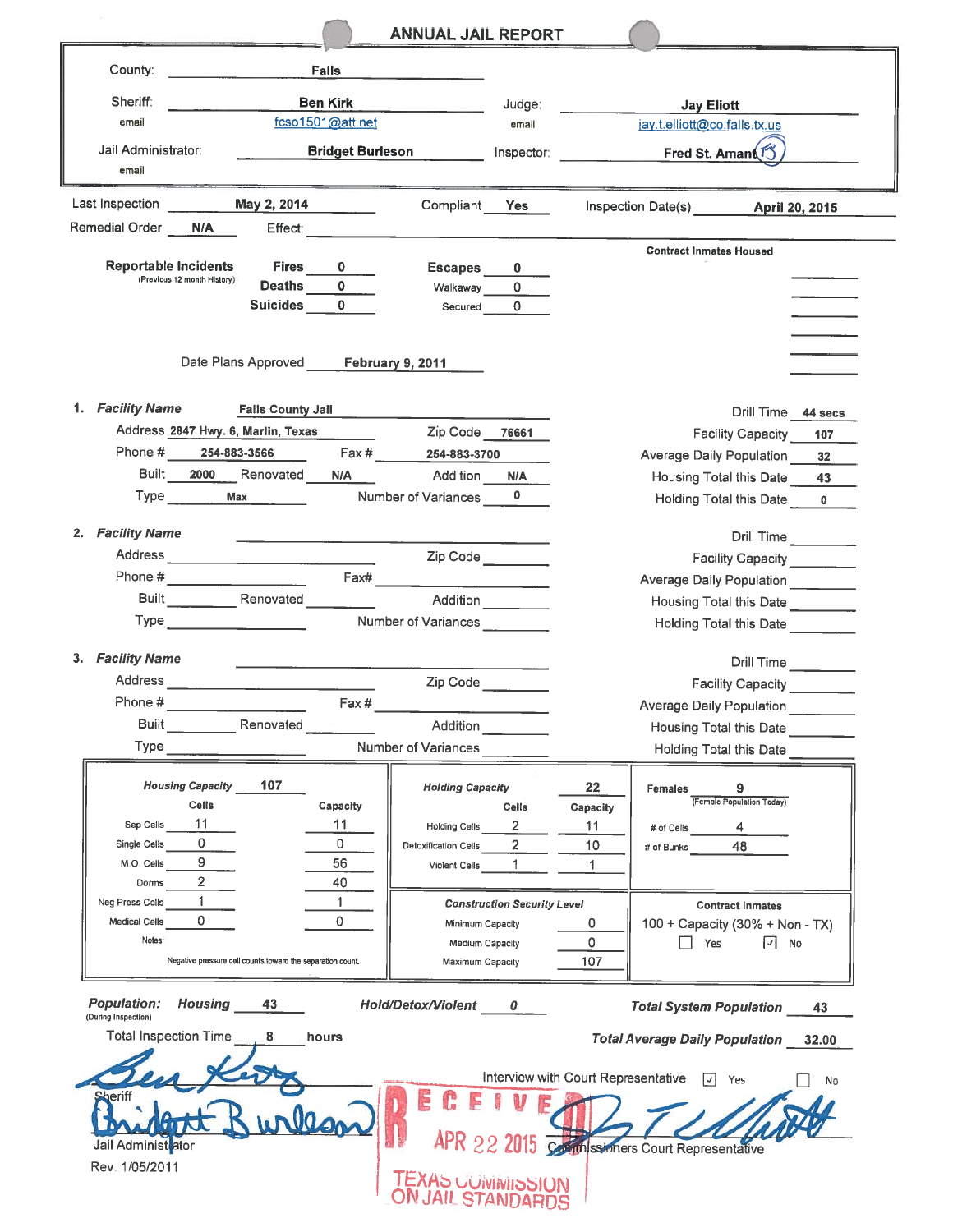TEXAS COMMISSION N JAIL STANDARDS - INSPECTIC REQUIREMENTS REVIEW

Fred St. Amant, TCJS Inspector

Facility Name: Falls County Jail

Date: April 20, 2015

| Chapter | Title                        | <b>Comments</b>                                                                                                                                                                                                                                                                                                                                                                                                                                                                                                                                                                                                                                                                  |
|---------|------------------------------|----------------------------------------------------------------------------------------------------------------------------------------------------------------------------------------------------------------------------------------------------------------------------------------------------------------------------------------------------------------------------------------------------------------------------------------------------------------------------------------------------------------------------------------------------------------------------------------------------------------------------------------------------------------------------------|
| 259     | <b>New Construction</b>      | Conducted a walk through inspection of the facility.                                                                                                                                                                                                                                                                                                                                                                                                                                                                                                                                                                                                                             |
| 261     | <b>Existing Construction</b> | Not applicable.                                                                                                                                                                                                                                                                                                                                                                                                                                                                                                                                                                                                                                                                  |
| 263     | Life Safety                  | Inspected life safety equipment and conducted and observed emergency drill. Reviewed documentation,<br>Conducted staff interviews. Technical assistance provided. During the walk-through of the jail, this<br>inspector observed that the smoke fans in zones 1,3,4, and 7 did not work as designed. The smoke fan<br>controls showed the zones in purge failure. The administration contacted the vendor responsible for<br>repair to assess the issue. The vendor was able to reset the system prior to the end of the inspection.<br>This inspector tested the system after the repair and it worked as designed. Issue was corrected on-site.<br>No follow-up is necessary. |
| 265     | Admission                    | Reviewed a random sample of 5 inmate files. Interviewed staff. Reviewed policy.                                                                                                                                                                                                                                                                                                                                                                                                                                                                                                                                                                                                  |
| 267     | Release                      | Reviewed a random sample of 3 inmate files. Interviewed staff.                                                                                                                                                                                                                                                                                                                                                                                                                                                                                                                                                                                                                   |
| 269     | Records/Procedures           | Reviewed policy and documentation. Interviewed staff and reviewed ADA compliance evaluation.                                                                                                                                                                                                                                                                                                                                                                                                                                                                                                                                                                                     |
| 271     | Classification               | Reviewed a random selection of 5 inmate files. Reviewed staff training records. Reviewed internal classification<br>audits. Reviewed policy. Interviewed staff.                                                                                                                                                                                                                                                                                                                                                                                                                                                                                                                  |
| 273     | <b>Health Services</b>       | Reviewed a random selection of 5 files. Interviewed staff and inmates. Reviewed training records. Reviewed<br>policy.                                                                                                                                                                                                                                                                                                                                                                                                                                                                                                                                                            |
| 275     | Supervision                  | Reviewed all 8 officer TCOLE certification records. Reviewed officer documentation. Interviewed staff.                                                                                                                                                                                                                                                                                                                                                                                                                                                                                                                                                                           |
| 277     | Personal Hygiene             | Conducted a facility walk through. Reviewed facility schedule.                                                                                                                                                                                                                                                                                                                                                                                                                                                                                                                                                                                                                   |
| 279     | Sanitation                   | Conducted a facility walk through. Interviewed staff and inmates. Reviewed policy.                                                                                                                                                                                                                                                                                                                                                                                                                                                                                                                                                                                               |
| 281     | <b>Food Service</b>          | Conducted walk through inspection in kitchen area. Interviewed staff. Reviewed documentation.                                                                                                                                                                                                                                                                                                                                                                                                                                                                                                                                                                                    |
| 283.1   | <b>Discipline</b>            | Reviewed 12 disciplinary hearing records. Interviewed staff and inmates. Reviewed policy. Reviewed inmate<br>rules.                                                                                                                                                                                                                                                                                                                                                                                                                                                                                                                                                              |
| 283.3   | Grievance                    | Reviewed 11 inmate grievance/complaints. Reviewed policy. Interviewed staff and inmates.                                                                                                                                                                                                                                                                                                                                                                                                                                                                                                                                                                                         |
| 285     | <b>Exercise</b>              | Walk through of exercise area conducted. Reviewed documentation. Interviewed staff and inmates. Technical<br>assistance provided. During the review of the recreation documentation, this inspector observed that on<br>occasion the jailers did not document as to the reason why the inmate did not received his or her full<br>hour of recreation. This inspector informed the administration that anytime the inmate does not receive<br>the full hour of recreation, a reason as to why must be documented. Issue was corrected on-site. This<br>inspector will follow-up regarding this issue within 30 to 90 days.                                                        |
| 287     | Education/Library            | Reviewed policy and schedule. Interviewed staff and inmates.                                                                                                                                                                                                                                                                                                                                                                                                                                                                                                                                                                                                                     |
| 289     | <b>Work Assignments</b>      | Reviewed policy and schedule. Interviewed staff and inmates.                                                                                                                                                                                                                                                                                                                                                                                                                                                                                                                                                                                                                     |
| 291.1   | Telephone                    | Reviewed policy and schedule. Interviewed staff and inmates.                                                                                                                                                                                                                                                                                                                                                                                                                                                                                                                                                                                                                     |
| 291.2   | Correspondence               | Reviewed policy and schedule. Interviewed staff and inmates.                                                                                                                                                                                                                                                                                                                                                                                                                                                                                                                                                                                                                     |
| 291.3   | Commissary                   | Reviewed policy and schedule. Interviewed staff and inmates.                                                                                                                                                                                                                                                                                                                                                                                                                                                                                                                                                                                                                     |
| 291.4   | Visitation                   | Reviewed policy and schedule. Interviewed staff and inmates.                                                                                                                                                                                                                                                                                                                                                                                                                                                                                                                                                                                                                     |
| 291.5   | <b>Religious Practices</b>   | Reviewed policy and schedule. Interviewed staff and inmates.                                                                                                                                                                                                                                                                                                                                                                                                                                                                                                                                                                                                                     |
| XXX     | Variances                    | Not applicable.                                                                                                                                                                                                                                                                                                                                                                                                                                                                                                                                                                                                                                                                  |
| XXX     | <b>Remedial Orders</b>       | Not applicable.                                                                                                                                                                                                                                                                                                                                                                                                                                                                                                                                                                                                                                                                  |
| XXX     | Complaints                   | Not applicable.                                                                                                                                                                                                                                                                                                                                                                                                                                                                                                                                                                                                                                                                  |
| XXX     | <b>CCQ</b>                   | CCQ inquiries are being submitted through TLETS as required.                                                                                                                                                                                                                                                                                                                                                                                                                                                                                                                                                                                                                     |

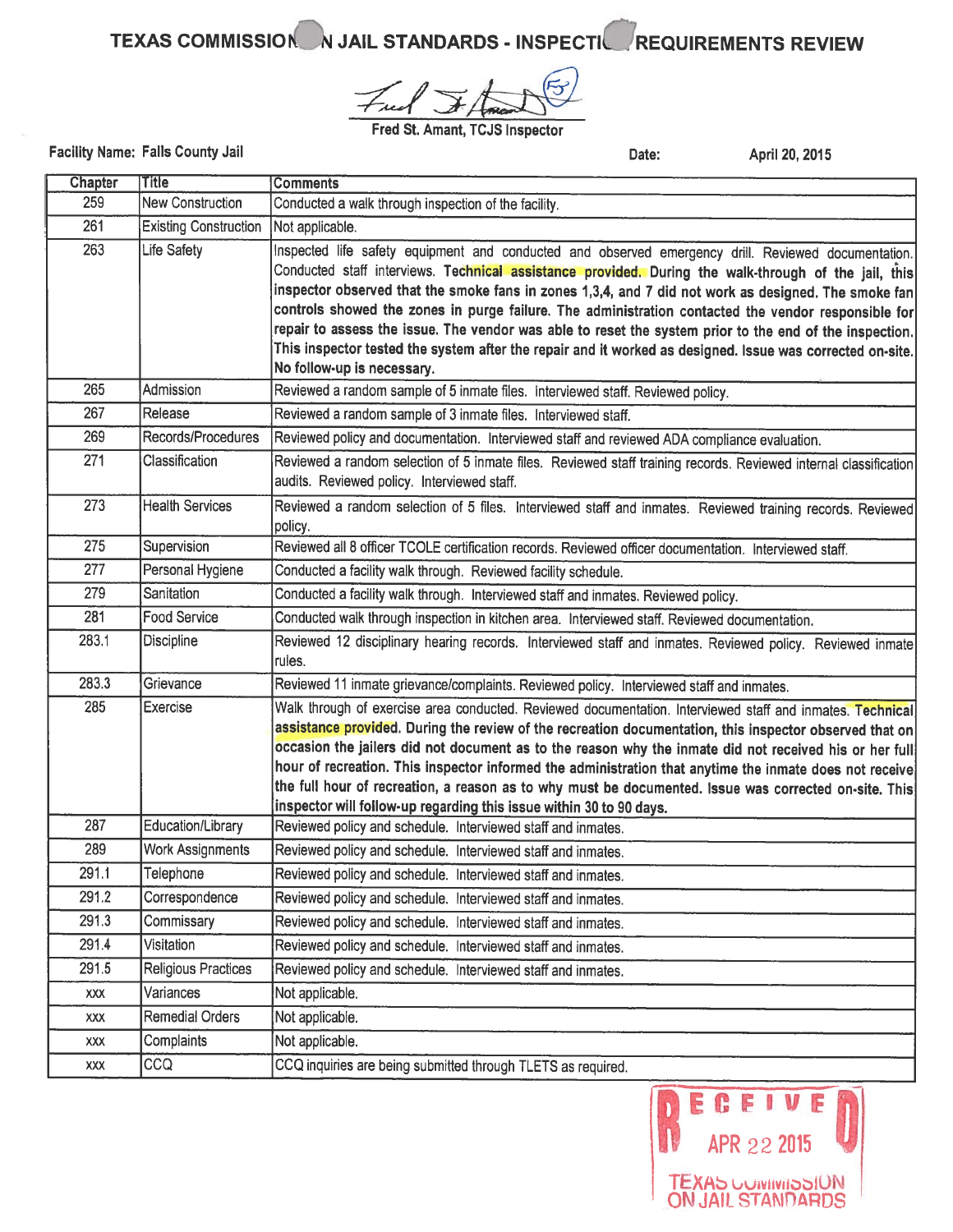

Falls County Jail

 $\Box$ 

May 2, 2014 Marlin, Texas Date(s) of Inspection

SUBJECT: INSPECTION REPORT

.

State Law requires periodic inspections of county jail facilities (VTCA, Local Government Code, Chapter 351, VTCA, Government Code, Chapter 511; Chapter 297.8, Texas Commission on Jail Standards).

The facility was inspected on the date(s) indicated above, and it was determined that deficiencies exist. You are urged: (1) to give these areas of noncompliance your serious and immediate consideration; and (2) to promptly initiate and complete appropriate corrective measures. The Commission is available to discuss or assist you with the appropriate corrective measures required.

Failure to initiate and complete corrective measures following receipt of the Notice of Noncompliance may result in the issuance of <sup>a</sup> Remedial Order (Chapter 297.8, et seq.).

 $\nabla$  This facility was inspected on the date(s) indicated above. There were no deficiencies noted and upon review of this repor<sup>t</sup> by the Executive Director of the Texas Commission on Jail Standards, <sup>a</sup> certificate of Compliance may be issued per the requirements of VTCA, Chapter 511 and Texas Minimum Jail Standards.

Authenticated:

Fred St. Amant, TCJS Inspector



| Rosde Bart   | 5/5/2014         |
|--------------|------------------|
| Received by: | Date             |
| Reviewed by: | 5 9 20 4<br>Date |

Inter-Office Use Only

cc: Judge **Sheriff** 

Individuals and/or entities regulated by the Texas Commission on Jail Standards shall direct all complaints regarding the commission procedures and functions to the Executive Director at: P.O. Box 12985 Austin, Texas 78711 (512) 463-5505 Fax (512) 463-3185 or at our agency website at www.tcjs.state.tx.us.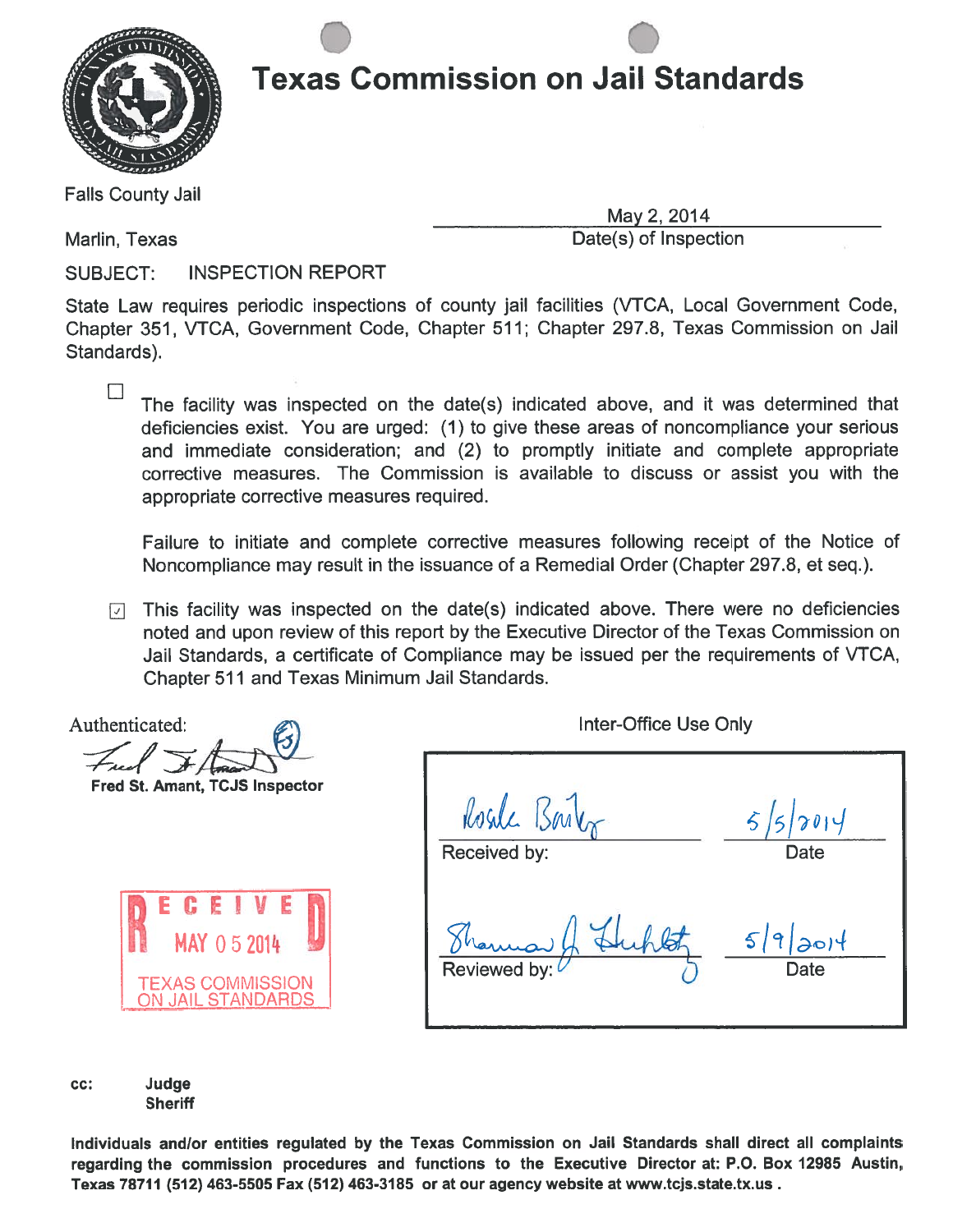|                                                                                                                                 | AS COMMISSION ON JAIL STANDARD<br><b>ANNUAL JAIL REPORT</b> |                                     |                                       |                       |
|---------------------------------------------------------------------------------------------------------------------------------|-------------------------------------------------------------|-------------------------------------|---------------------------------------|-----------------------|
| <b>Falls</b><br>County:                                                                                                         |                                                             |                                     |                                       |                       |
| <b>Ben Kirk</b>                                                                                                                 | Judge:                                                      |                                     | <b>Robert Steven Sharp</b>            |                       |
| Sheriff:<br>fcso1501@att.net<br>email                                                                                           | email                                                       |                                     | rs.sharp@co.falls.tx.us-              |                       |
| <b>Bridget Burleson</b><br>Jail Administrator:                                                                                  | Inspector:                                                  |                                     | <b>Fred St. Amant</b>                 |                       |
| email                                                                                                                           |                                                             |                                     |                                       |                       |
| March 18, 2013<br>Last Inspection                                                                                               | Compliant<br><b>Yes</b>                                     |                                     | Inspection Date(s)<br>May 2, 2014     |                       |
| Remedial Order<br><b>N/A</b><br>Effect:                                                                                         |                                                             |                                     | <b>Contract Inmates Housed</b>        |                       |
| <b>Reportable Incidents</b><br><b>Fires</b><br>0                                                                                | 0<br><b>Escapes</b>                                         |                                     |                                       |                       |
| (Previous 12 month History)<br>$\Omega$<br><b>Deaths</b>                                                                        | $\Omega$<br>Walkaway                                        |                                     |                                       |                       |
| $\Omega$<br><b>Suicides</b>                                                                                                     | $\Omega$<br>Secured                                         |                                     |                                       |                       |
|                                                                                                                                 |                                                             |                                     |                                       |                       |
|                                                                                                                                 |                                                             |                                     |                                       |                       |
| Date Plans Approved                                                                                                             | <b>February 9, 2011</b>                                     |                                     |                                       |                       |
|                                                                                                                                 |                                                             |                                     |                                       |                       |
| 1. Facility Name<br><b>Falls County Detention Center</b>                                                                        |                                                             |                                     | Drill Time 1m 37s                     |                       |
| Address 2847 Hwy 6, Marlin, Texas                                                                                               | Zip Code 76661                                              |                                     | <b>Facility Capacity</b>              | 107                   |
| Fax#<br>Phone #<br>254-883-3566                                                                                                 | (254) 883-3700                                              |                                     | <b>Average Daily Population</b>       | 34                    |
| Renovated<br>Built<br>2000<br>N/A                                                                                               | Addition<br><b>N/A</b><br>$\mathbf{0}$                      |                                     | Housing Total this Date               | 32                    |
| Type<br>Max                                                                                                                     | Number of Variances                                         |                                     | <b>Holding Total this Date</b>        | n.                    |
| <b>Facility Name</b><br>2.                                                                                                      |                                                             |                                     | Drill Time                            |                       |
| Address<br><u> 1989 - Johann John Harry Harry Harry Harry Harry Harry Harry Harry Harry Harry Harry Harry Harry Harry Harry</u> | Zip Code                                                    |                                     | Facility Capacity                     |                       |
| Fax #<br>Phone #                                                                                                                |                                                             |                                     | Average Daily Population              |                       |
| <b>Built</b>                                                                                                                    | Addition                                                    |                                     | Housing Total this Date               |                       |
| Type Remote Court Holding                                                                                                       | <b>Number of Variances</b>                                  |                                     | <b>Holding Total this Date</b>        |                       |
|                                                                                                                                 |                                                             |                                     |                                       |                       |
| 3. Facility Name                                                                                                                |                                                             |                                     | Drill Time                            |                       |
| <b>Address</b>                                                                                                                  | Zip Code                                                    |                                     | Facility Capacity _______             |                       |
| Fax #<br>Phone #                                                                                                                |                                                             |                                     | <b>Average Daily Population</b>       |                       |
| Renovated<br>Built                                                                                                              | Addition                                                    |                                     | Housing Total this Date               |                       |
| Type                                                                                                                            | Number of Variances                                         |                                     | <b>Holding Total this Date</b>        |                       |
| 107<br><b>Housing Capacity</b>                                                                                                  | <b>Holding Capacity</b>                                     | 22                                  | <b>Females</b>                        |                       |
| Celis<br>Capacity                                                                                                               | <b>Cells</b>                                                | Capacity                            | (Female Population Today)             |                       |
| 11<br>11<br>Sep Cells                                                                                                           | 2<br><b>Holding Cells</b>                                   | 11                                  | 4<br># of Cells                       |                       |
| 0<br>0<br><b>Single Cells</b>                                                                                                   | $\overline{2}$<br>Detoxification Cells                      | 10                                  | 48<br># of Bunks                      |                       |
| 9<br>56<br>M.O. Cells                                                                                                           | 1.<br>Violent Cells                                         | 1                                   |                                       |                       |
| $\overline{2}$<br>40<br>Dorms<br>1.<br>1                                                                                        |                                                             |                                     | <b>Contract Inmates</b>               |                       |
| Neg Press Cells<br><b>Medical Cells</b>                                                                                         | <b>Construction Security Level</b><br>Minimum Capacity      |                                     | 100 + Capacity (30% + Non - TX)       |                       |
| Notes:                                                                                                                          | Medium Capacity                                             |                                     | ⊡ No<br>$\square$ Yes                 |                       |
| Negative pressure cell counts toward the separation count.                                                                      | Maximum Capacity                                            | 107                                 |                                       |                       |
| <b>Population:</b><br><b>Housing</b><br>36                                                                                      | <b>Hold/Detox/Violent</b><br>0                              |                                     | <b>Total System Population</b>        | 36                    |
| (During Inspection)<br>Total Inspection Time<br>8<br>hours<br><b>Sheriff</b>                                                    | 5                                                           | Interview with Court Representative | <b>Total Average Daily Population</b> | 34.00<br>$\square$ No |
| Jail Administrator                                                                                                              |                                                             |                                     | Commissioners Court Representative    |                       |
|                                                                                                                                 |                                                             |                                     |                                       |                       |

Rev. 1/05/2011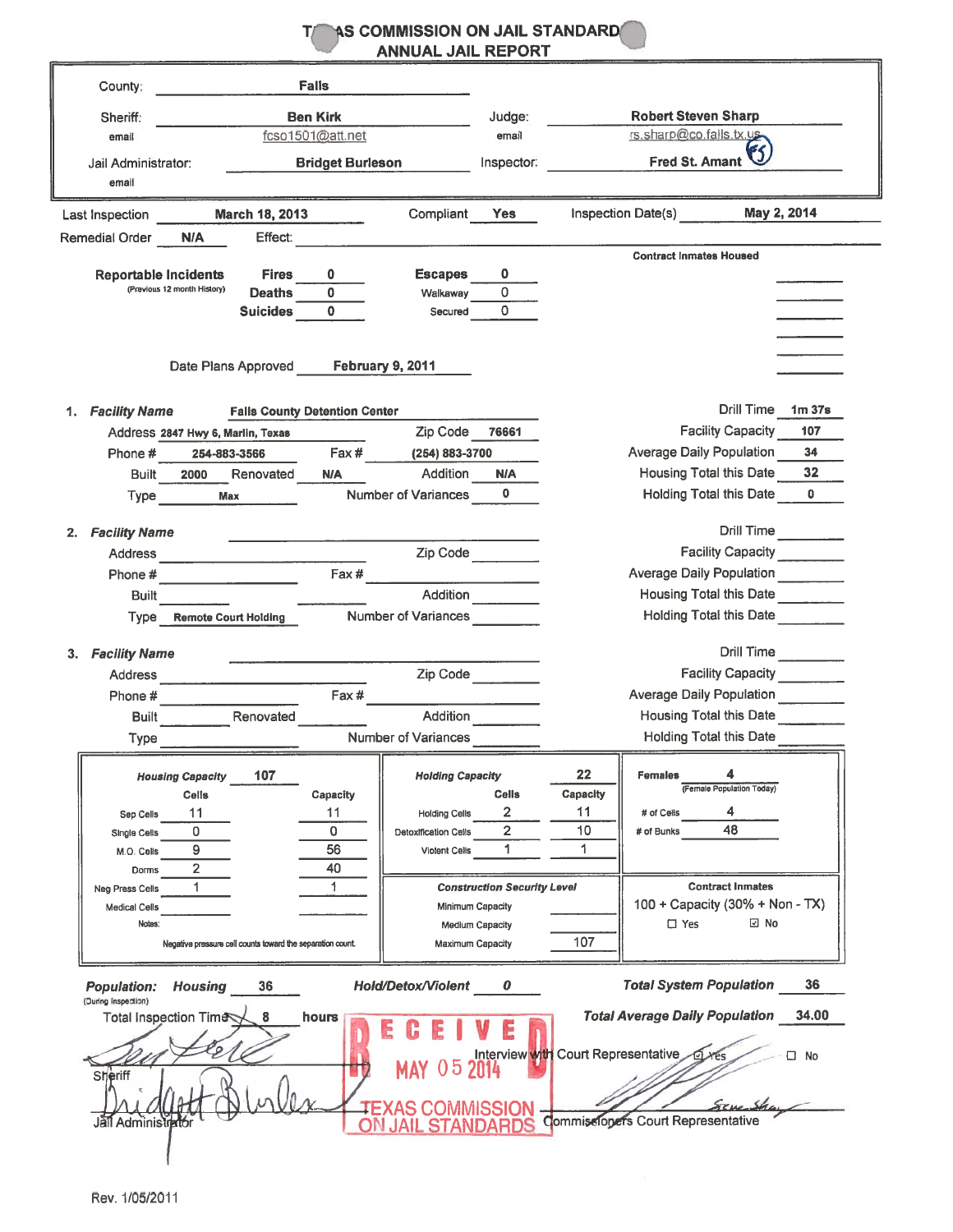Fred Frank @

TEXAS COMMISSION I JAIL STANDARDS - INSPECTIVE REQUIREMENTS REVIEW

**TEXAS COMMISSION<br>ON JAIL STANDARDS** 

Fred St. Amant, TCJS Inspector

|                | <b>Facility Name: Falls County Jail</b>  | May 2, 2014<br>Date:                                                                                                                                                                                                                                                                                                                                                                                                                                                                                                                                                                                                                                                                                                                                                                                                                                                                                                                                                                                                                                                                                                                                                                                                                                                                                                                                                                                                                                |  |  |  |  |  |
|----------------|------------------------------------------|-----------------------------------------------------------------------------------------------------------------------------------------------------------------------------------------------------------------------------------------------------------------------------------------------------------------------------------------------------------------------------------------------------------------------------------------------------------------------------------------------------------------------------------------------------------------------------------------------------------------------------------------------------------------------------------------------------------------------------------------------------------------------------------------------------------------------------------------------------------------------------------------------------------------------------------------------------------------------------------------------------------------------------------------------------------------------------------------------------------------------------------------------------------------------------------------------------------------------------------------------------------------------------------------------------------------------------------------------------------------------------------------------------------------------------------------------------|--|--|--|--|--|
| <b>Chapter</b> | <b>Title</b>                             | <b>Comments</b>                                                                                                                                                                                                                                                                                                                                                                                                                                                                                                                                                                                                                                                                                                                                                                                                                                                                                                                                                                                                                                                                                                                                                                                                                                                                                                                                                                                                                                     |  |  |  |  |  |
| 259            | <b>New Construction</b>                  | Conducted a walk through inspection of the facility.                                                                                                                                                                                                                                                                                                                                                                                                                                                                                                                                                                                                                                                                                                                                                                                                                                                                                                                                                                                                                                                                                                                                                                                                                                                                                                                                                                                                |  |  |  |  |  |
| 261            | <b>Existing Construction</b>             | Not applicable.                                                                                                                                                                                                                                                                                                                                                                                                                                                                                                                                                                                                                                                                                                                                                                                                                                                                                                                                                                                                                                                                                                                                                                                                                                                                                                                                                                                                                                     |  |  |  |  |  |
| 263            | Life Safety                              | Inspected life safety equipment and conducted and observed emergency drill. Reviewed documentation. Conducted staff<br>interviews. <mark>Technical assistance provided.</mark> The fire marshal has not inspected the facility within the past year. The<br>fire marshal last inspected the facility on March 18, 2013. The administration contacted the fire marshal and he is<br>scheduled to inspect the facility on May 3, 2014 at 8am. The administration will then forward the report to this<br>Inspector. The administration is aware that if the report is not received by TCJS by the end of business on May 5,<br>2014, the facility could be found to be in non-compliance. Issue is being addressed. This inspector will follow-up                                                                                                                                                                                                                                                                                                                                                                                                                                                                                                                                                                                                                                                                                                     |  |  |  |  |  |
|                |                                          | regarding this matter on May 5, 2014. <u>**Note: The fire marshal did inspect the facility on May 4, 2014 and the</u><br>facility is now in full compliance with minimum jail standards.                                                                                                                                                                                                                                                                                                                                                                                                                                                                                                                                                                                                                                                                                                                                                                                                                                                                                                                                                                                                                                                                                                                                                                                                                                                            |  |  |  |  |  |
| 265            | Admission                                | Reviewed a random sample of 4 inmate files. Interviewed staff. Reviewed policy.                                                                                                                                                                                                                                                                                                                                                                                                                                                                                                                                                                                                                                                                                                                                                                                                                                                                                                                                                                                                                                                                                                                                                                                                                                                                                                                                                                     |  |  |  |  |  |
| 267            | Release                                  | Reviewed a random sample of 4 inmate files. Interviewed staff.                                                                                                                                                                                                                                                                                                                                                                                                                                                                                                                                                                                                                                                                                                                                                                                                                                                                                                                                                                                                                                                                                                                                                                                                                                                                                                                                                                                      |  |  |  |  |  |
| 269            | Records/Procedures                       | Reviewed policy and documentation. Interviewed staff and reviewed ADA compliance evaluation.                                                                                                                                                                                                                                                                                                                                                                                                                                                                                                                                                                                                                                                                                                                                                                                                                                                                                                                                                                                                                                                                                                                                                                                                                                                                                                                                                        |  |  |  |  |  |
| 271            | Classification                           | Reviewed a random selection of 4 inmate files. Reviewed staff training records. Reviewed internal classification<br>audits. Reviewed policy. Interviewed staff.                                                                                                                                                                                                                                                                                                                                                                                                                                                                                                                                                                                                                                                                                                                                                                                                                                                                                                                                                                                                                                                                                                                                                                                                                                                                                     |  |  |  |  |  |
| 273            | <b>Health Services</b>                   | Reviewed a random selection of 4 files. Interviewed staff and inmates. Reviewed training records. Reviewed<br>policy.                                                                                                                                                                                                                                                                                                                                                                                                                                                                                                                                                                                                                                                                                                                                                                                                                                                                                                                                                                                                                                                                                                                                                                                                                                                                                                                               |  |  |  |  |  |
| 275            | Supervision                              | Reviewed all 9 officer TCOLE certification records. Reviewed officer documentation. Interviewed staff.                                                                                                                                                                                                                                                                                                                                                                                                                                                                                                                                                                                                                                                                                                                                                                                                                                                                                                                                                                                                                                                                                                                                                                                                                                                                                                                                              |  |  |  |  |  |
| 277            | Personal Hygiene                         | Conducted a facility walk through. Reviewed facility schedule.                                                                                                                                                                                                                                                                                                                                                                                                                                                                                                                                                                                                                                                                                                                                                                                                                                                                                                                                                                                                                                                                                                                                                                                                                                                                                                                                                                                      |  |  |  |  |  |
| 279            | Sanitation                               | Conducted a facility walk through. Interviewed staff and inmates. Reviewed policy.                                                                                                                                                                                                                                                                                                                                                                                                                                                                                                                                                                                                                                                                                                                                                                                                                                                                                                                                                                                                                                                                                                                                                                                                                                                                                                                                                                  |  |  |  |  |  |
| 281<br>283.1   | <b>Food Service</b><br><b>Discipline</b> | Conducted walk through inspection in kitchen area. Interviewed staff. Reviewed documentation.<br>Reviewed 9 disciplinary hearing records. Interviewed staff and inmates. Reviewed policy. Reviewed inmate rules.                                                                                                                                                                                                                                                                                                                                                                                                                                                                                                                                                                                                                                                                                                                                                                                                                                                                                                                                                                                                                                                                                                                                                                                                                                    |  |  |  |  |  |
|                |                                          | Technical assistance provided. 1) When reviewing the inmate disciplinary paperwork, this inspector<br>observed that the facility did NOT wait 24 hours after serving the inmate his notice of disciplinary. The<br>facility administration was using the date the incident occurred as the time to when the 24 hour notice<br>would begin rather than the date the inmate signed for receipt of the notice of disciplinary. The<br>administration is now clear that the 24 hour period starts at the time the inmate signs for the notice of<br>disciplinary. Issue was corrected on-site. The Inspector will follow-up regarding this matter within 90 days.<br>2) When reviewing the paperwork, the inspector observed that the facility was not conducting a<br>disciplinary board as required by minimum jail standards. The administration believed that a board had to<br>be conducted when a facility held 50 inmates or more. The average daily population for the facility is 34.<br>This inspector advised the administration that the standard states that a board does not have to held<br>where a facility is 50 <u>beds</u> or less not "inmates". The facility capacity is 107. The administration will hold a<br>board when it is necessary for their disciplinary process in accordance with standards from this point<br>forward. Issue was corrected on-site. This inspector will follow-up regarding this issue within 90 days. |  |  |  |  |  |
| 283.3          | Grievance                                | Reviewed 7 inmate grievance/complaints. Reviewed policy. Interviewed staff and inmates.                                                                                                                                                                                                                                                                                                                                                                                                                                                                                                                                                                                                                                                                                                                                                                                                                                                                                                                                                                                                                                                                                                                                                                                                                                                                                                                                                             |  |  |  |  |  |
| 285            | Exercise                                 | Walk through of exercise area conducted. Reviewed documentation. Interviewed staff and inmates.                                                                                                                                                                                                                                                                                                                                                                                                                                                                                                                                                                                                                                                                                                                                                                                                                                                                                                                                                                                                                                                                                                                                                                                                                                                                                                                                                     |  |  |  |  |  |
| 287            | Education/Library                        | Reviewed policy and schedule. Interviewed staff and inmates.                                                                                                                                                                                                                                                                                                                                                                                                                                                                                                                                                                                                                                                                                                                                                                                                                                                                                                                                                                                                                                                                                                                                                                                                                                                                                                                                                                                        |  |  |  |  |  |
| 289            | <b>Work Assignments</b>                  | Reviewed policy and schedule. Interviewed staff and inmates.                                                                                                                                                                                                                                                                                                                                                                                                                                                                                                                                                                                                                                                                                                                                                                                                                                                                                                                                                                                                                                                                                                                                                                                                                                                                                                                                                                                        |  |  |  |  |  |
| 291.1          | Telephone                                | Reviewed policy and schedule. Interviewed staff and inmates.                                                                                                                                                                                                                                                                                                                                                                                                                                                                                                                                                                                                                                                                                                                                                                                                                                                                                                                                                                                                                                                                                                                                                                                                                                                                                                                                                                                        |  |  |  |  |  |
| 291.2          | Correspondence                           | Reviewed policy and schedule. Interviewed staff and inmates.                                                                                                                                                                                                                                                                                                                                                                                                                                                                                                                                                                                                                                                                                                                                                                                                                                                                                                                                                                                                                                                                                                                                                                                                                                                                                                                                                                                        |  |  |  |  |  |
| 291.3          | Commissary                               | Reviewed policy and schedule. Interviewed staff and inmates.                                                                                                                                                                                                                                                                                                                                                                                                                                                                                                                                                                                                                                                                                                                                                                                                                                                                                                                                                                                                                                                                                                                                                                                                                                                                                                                                                                                        |  |  |  |  |  |
| 291.4          | Visitation                               | Reviewed policy and schedule. Interviewed staff and inmates.                                                                                                                                                                                                                                                                                                                                                                                                                                                                                                                                                                                                                                                                                                                                                                                                                                                                                                                                                                                                                                                                                                                                                                                                                                                                                                                                                                                        |  |  |  |  |  |
| 291.5          | <b>Religious Practices</b>               | Reviewed policy and schedule. Interviewed staff and inmates.                                                                                                                                                                                                                                                                                                                                                                                                                                                                                                                                                                                                                                                                                                                                                                                                                                                                                                                                                                                                                                                                                                                                                                                                                                                                                                                                                                                        |  |  |  |  |  |
| XXX            | Variances                                | Not applicable.                                                                                                                                                                                                                                                                                                                                                                                                                                                                                                                                                                                                                                                                                                                                                                                                                                                                                                                                                                                                                                                                                                                                                                                                                                                                                                                                                                                                                                     |  |  |  |  |  |
| XXX            | <b>Remedial Orders</b>                   | Not applicable.                                                                                                                                                                                                                                                                                                                                                                                                                                                                                                                                                                                                                                                                                                                                                                                                                                                                                                                                                                                                                                                                                                                                                                                                                                                                                                                                                                                                                                     |  |  |  |  |  |
| XXX            | Complaints                               | Not applicable.<br>Б                                                                                                                                                                                                                                                                                                                                                                                                                                                                                                                                                                                                                                                                                                                                                                                                                                                                                                                                                                                                                                                                                                                                                                                                                                                                                                                                                                                                                                |  |  |  |  |  |
| XXX            | CCQ                                      | CCQ standards are being met by the facility as required by TLETS.<br>052014                                                                                                                                                                                                                                                                                                                                                                                                                                                                                                                                                                                                                                                                                                                                                                                                                                                                                                                                                                                                                                                                                                                                                                                                                                                                                                                                                                         |  |  |  |  |  |